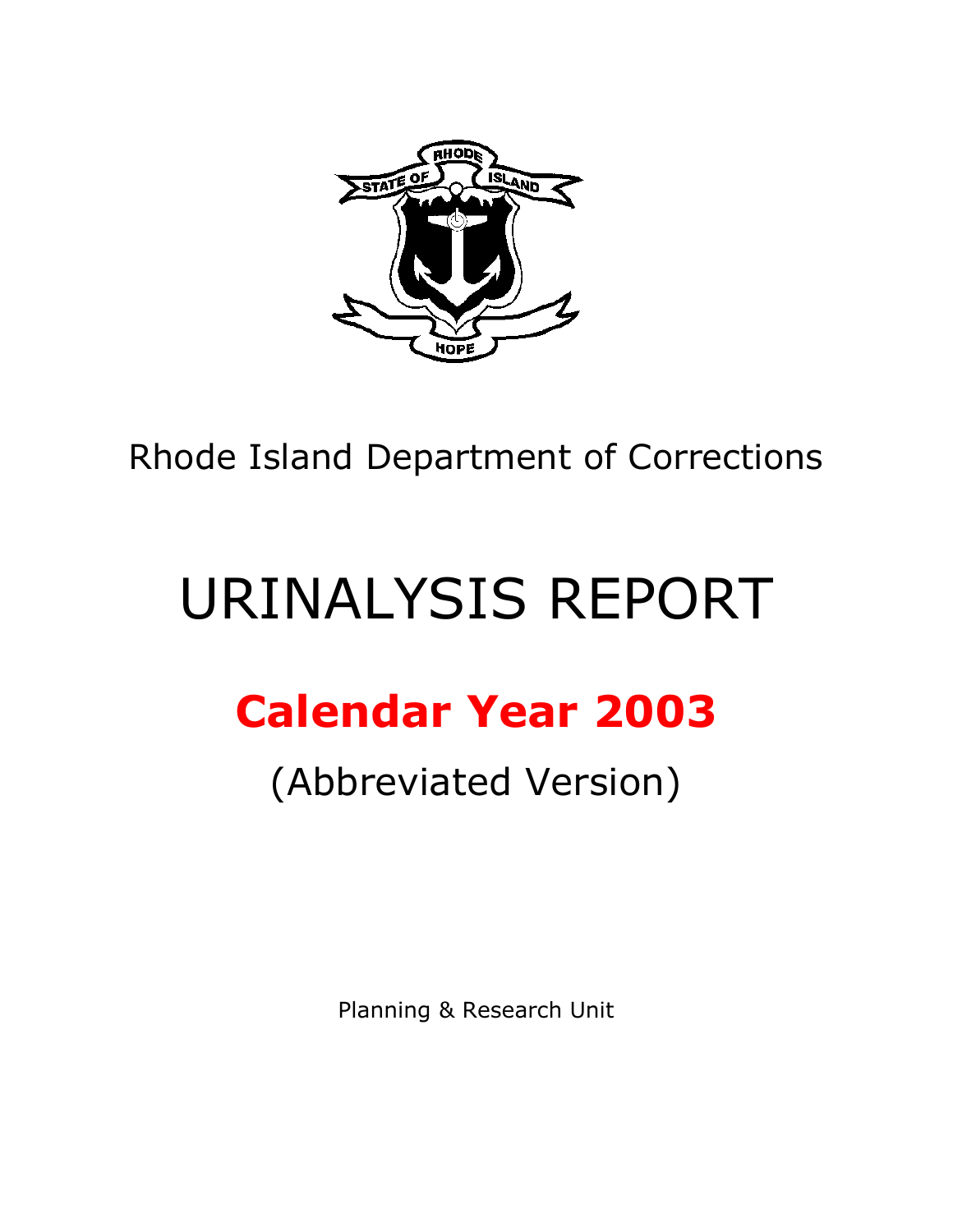### **Table of Contents**

#### en de la provincia de la provincia de la provincia de la provincia de la provincia de la provincia de la provi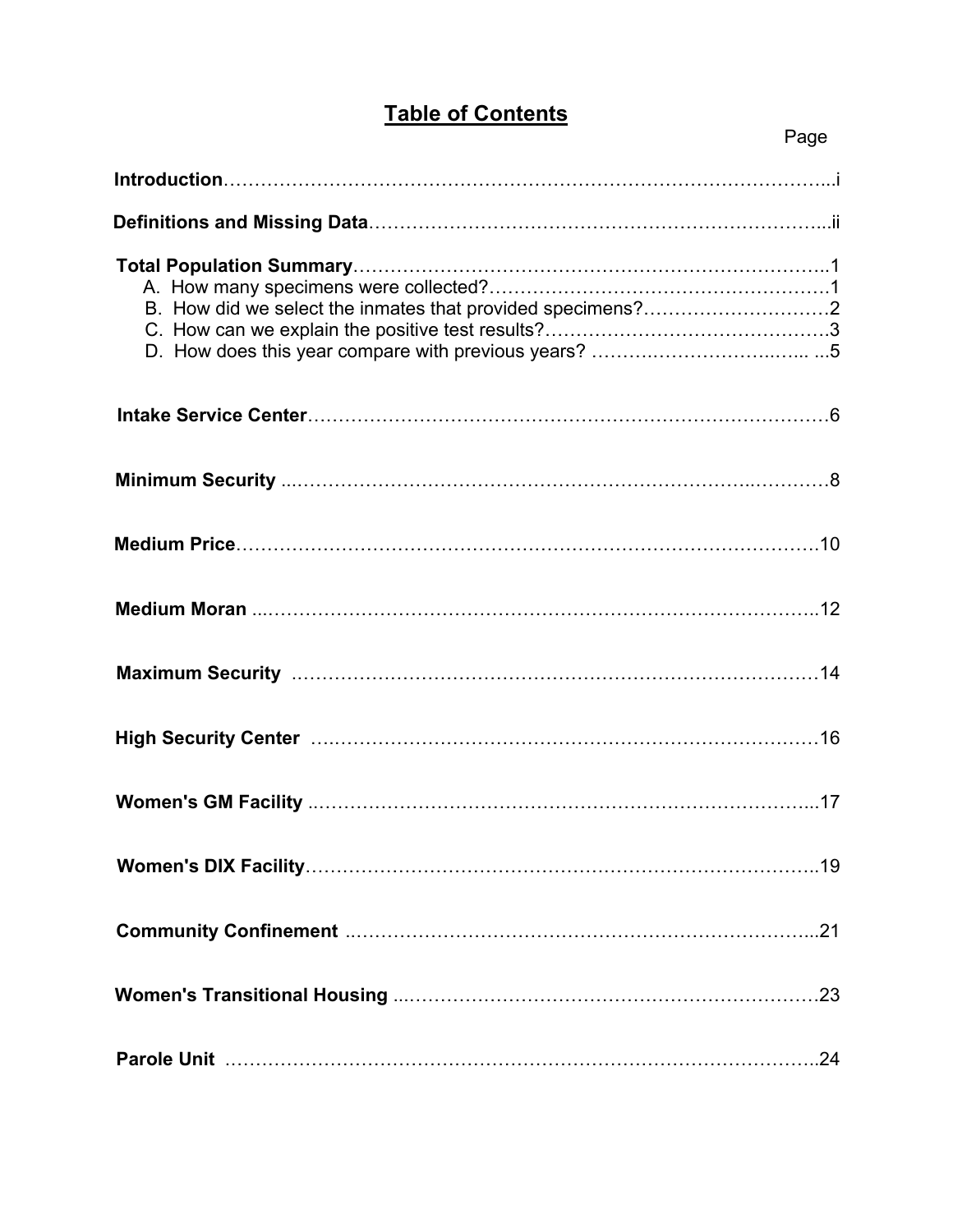#### **Introduction:**

In August 2001, a computerized database in Microsoft Excel was implemented in all facilities at the Department to track urinalysis data. As a result, all facilities began to collect and maintain identical drug testing statistics on the inmate population. Other improvements with respect to the tracking of urinalysis statistics were also implemented in the Department's Community Confinement Unit, the Parole Unit and at the Women's Transitional Housing program. Each began to use computer applications to record urinalysis statistics during the Fall of 2001. This *Calendar Year 2003 Urinalysis Report* serves as the second full year of information collected by the facilities and other departmental programs under the new system.

The utilization of the Excel spreadsheets in the facilities has proven to be extremely successful. All Urine Screen Coordinators and other facility designees have worked diligently to maintain accurate urinalysis statistics. The Planning and Research Unit would like to recognize the amount of hard work required to maintain the system.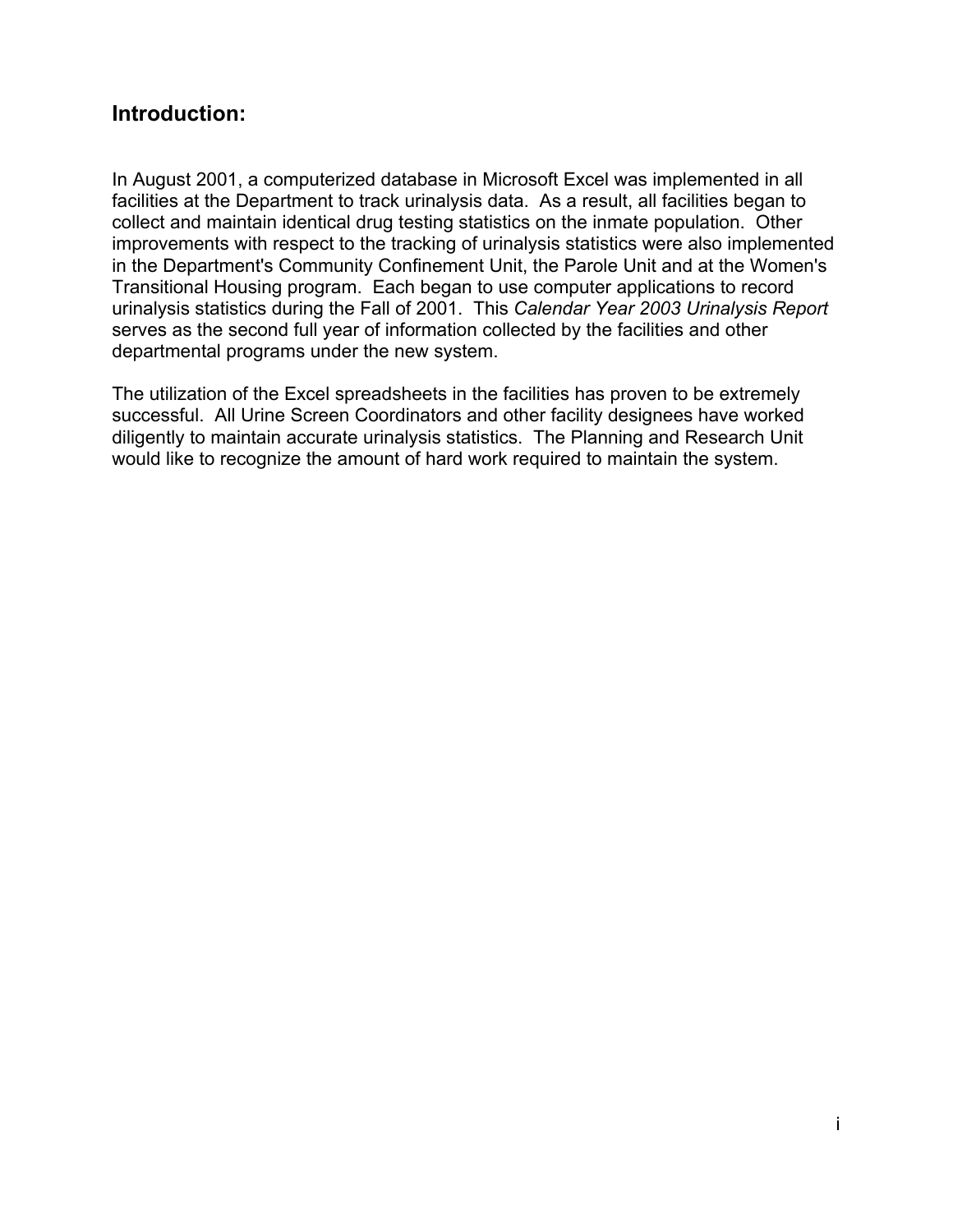#### **Definitions:**

There is a critical distinction that must be made regarding two terms used in this report: *Confirmed Positive* and *True Positive*:

**CONFIRMED POSITIVE:** A urine specimen with conclusive test results that are positive for an illegal drug(s). Not all confirmed positives result in disciplinary action as many are dismissed for legitimate reasons (e.g. false positives due to prescribed medication).

**TRUE POSITIVE:** A confirmed positive that warrants disciplinary action for the inmate who provided the specimen. (There is no reason to dismiss the positive). Only true positives are used in the calculation of RIDOC's positive rates(s).

#### Use of Graphs:

Pie charts are used frequently throughout the report to display information as percentages. However, in some instances, there are too few cases to show as percentages and a more appropriate graphic is displayed. Bar graphs are used in all instances where the number of cases is less than 20.

#### Missing Data:

In both the "Total Population Statistics" and the Minimum Security Statistics that follow, there is fifteen (15) days of missing test results for Minimum from January 2003 (271 cases).

Due to the large number of cases recorded at Minimum, the missing data has a negligible impact on the information provided in the report. Although the raw numbers are slightly underreported, the percentages should be representative.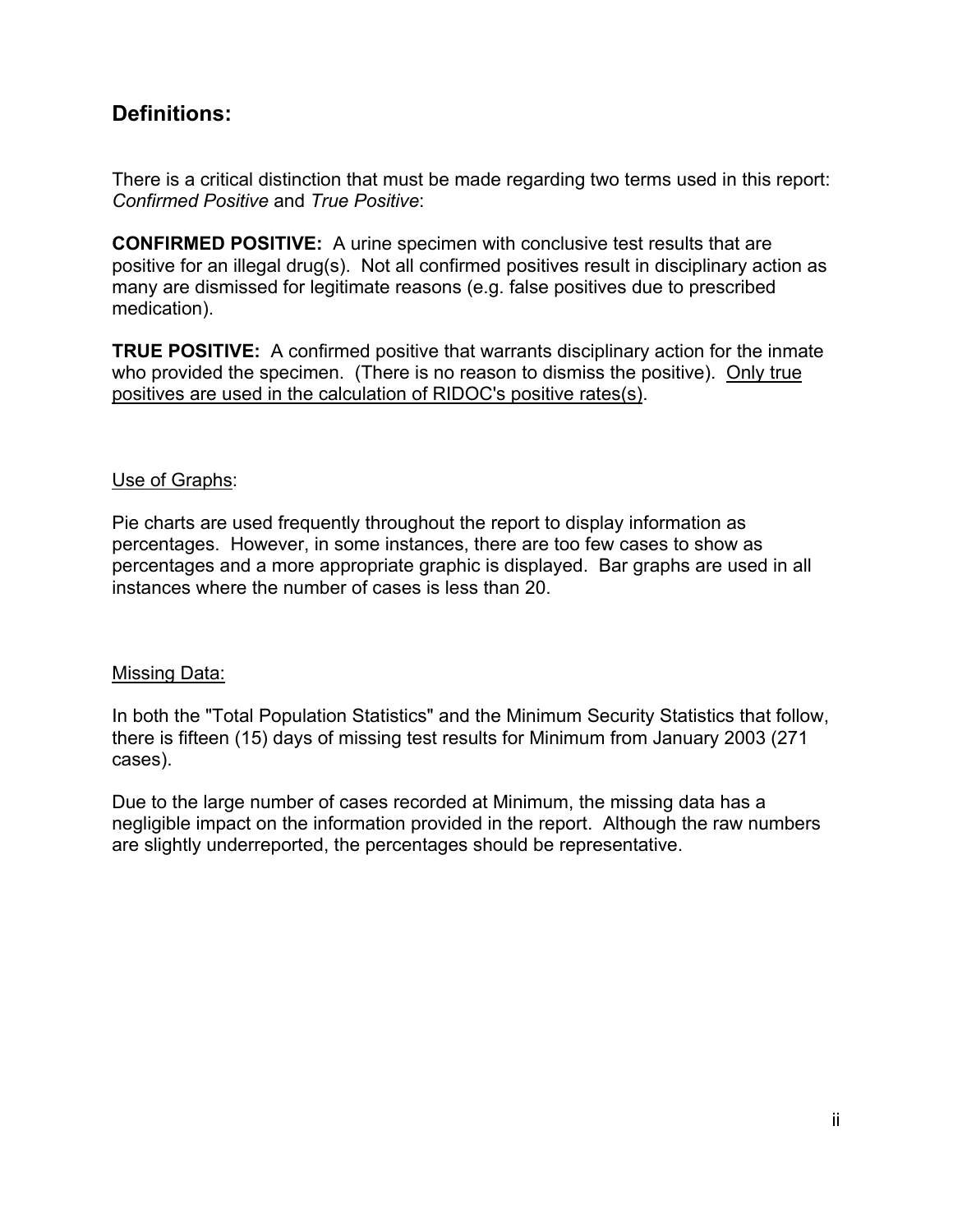### **TOTAL POPULATION SUMMARY**

(Facilities included: High Security Center (HSC), Intake Service Center (ISC), Maximum, Medium Moran, Medium Price, Minimum, Women's DIX, Women's GM)

#### **A.** *How many specimens were collected?*

In total, there were **21,269** specimens collected from 5,594 inmates in the facilities during Calendar Year 2003 (this is 1,249 fewer collections than in 2002, or a 5.5% decrease):

|                  | Count | Percent |
|------------------|-------|---------|
| <b>HSC</b>       | 61    | .3      |
| <b>ISC</b>       | 1834  | 8.6     |
| <b>MAX</b>       | 3867  | 18.2    |
| <b>MED Moran</b> | 3993  | 18.8    |
| <b>MED Price</b> | 2058  | 9.7     |
| MIN              | 7403  | 34.8    |
| <b>WOM DIX</b>   | 1509  | 7.1     |
| WOM GM           | 544   | 2.6     |
| <b>Total</b>     | 21269 | 100.0   |

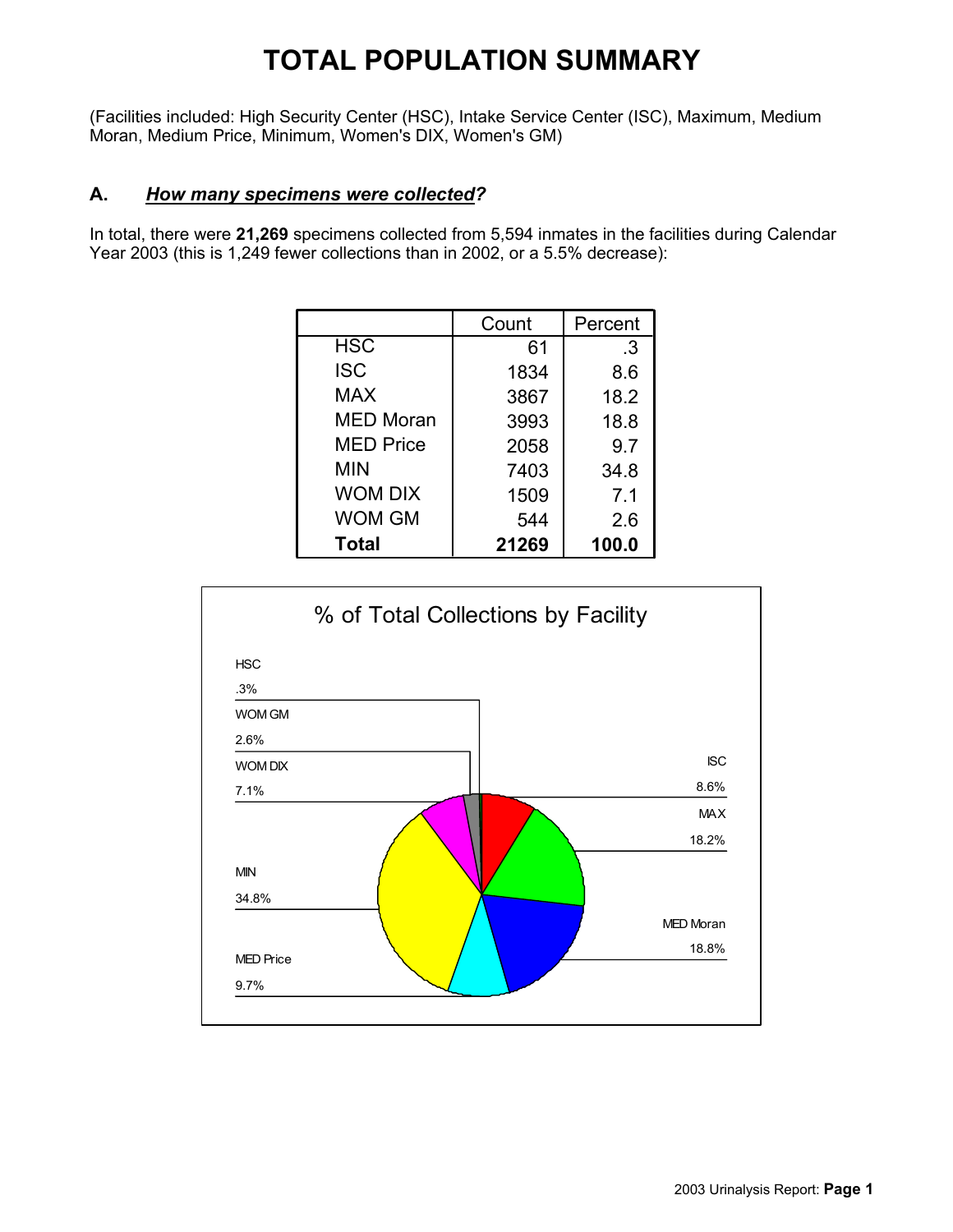#### **B.** *How did we select the inmates that provided specimens?*

All specimen collections can be categorized into 1 of 3 Selection Methods: Random, Cause or Treatment. (*Please note that there were no collections from inmates in treatment at the ISC, HSC or Medium Price in 2003*).

|                  | Count | Percent |
|------------------|-------|---------|
| <b>CAUSE</b>     | 14050 | 66.1    |
| <b>RANDOM</b>    | 1945  | 9.1     |
| <b>TREATMENT</b> | 5274  | 24.8    |
| <b>Total</b>     | 21269 | 100.0   |



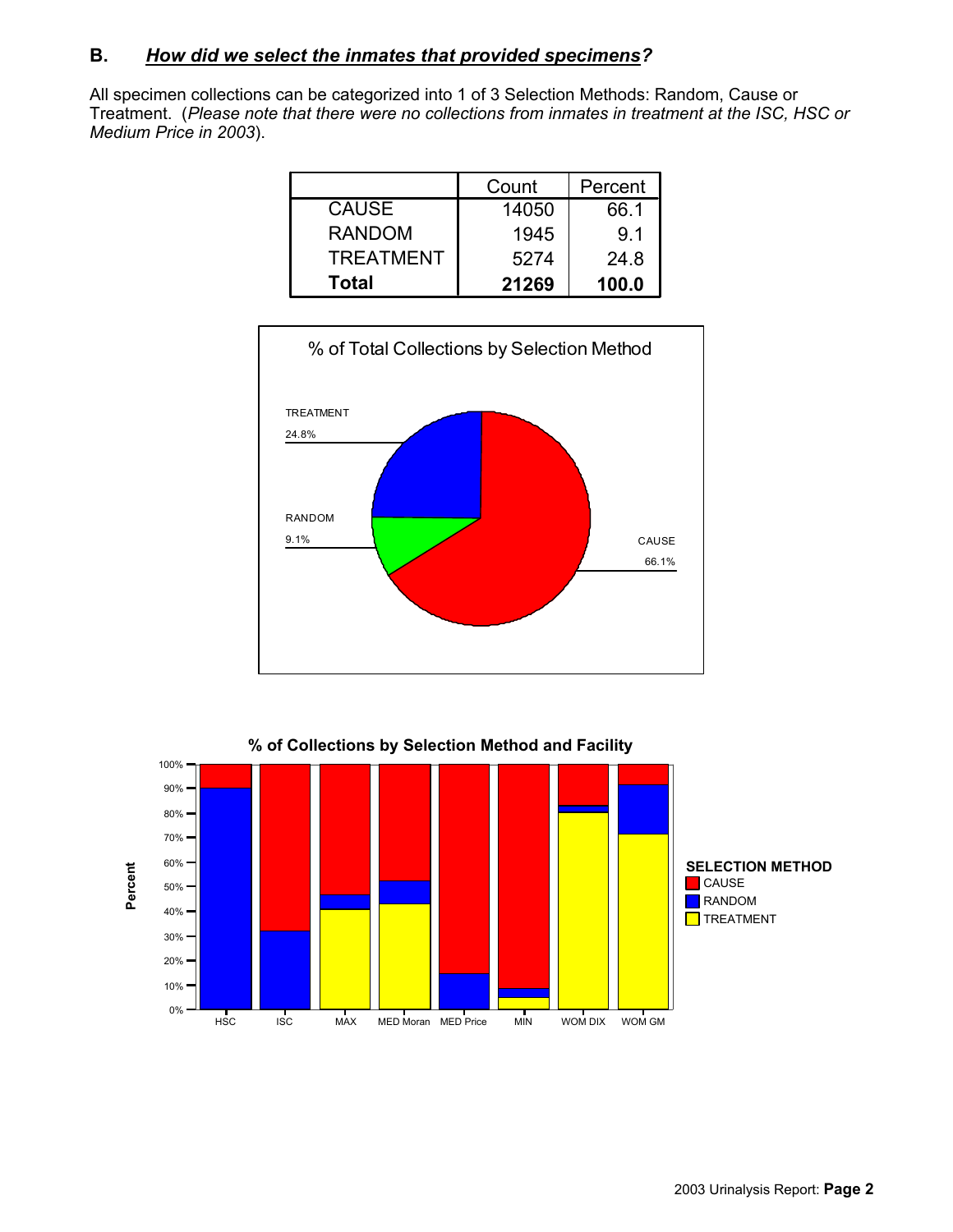#### **C. How can we explain the positive test results?**

In total, there were 403 specimens that were confirmed positive throughout all facilities. Of those 403, 135 of those were "true" positives (i.e. those specimens that warrant disciplinary action for the inmate). The other 268 confirmed positives did not result in disciplinary action for various reasons.

Therefore, **the positive rate for the Department for 2003 is .63%**. (135 true positives out the total 21,269 collections). *The positive rate for the Department in 2002 was .64%.*

Below is a breakdown of the true positives by facility. *(Please note that the High Security Center is not included because there were no true positives in this facility).*

|                  | Count | Percent |
|------------------|-------|---------|
| <b>ISC</b>       | 23    | 17.0    |
| <b>MAX</b>       | 9     | 6.7     |
| <b>MED Moran</b> | 23    | 17.0    |
| <b>MED Price</b> | 8     | 5.9     |
| MIN              | 59    | 43.7    |
| <b>WOM DIX</b>   | 7     | 5.2     |
| WOM GM           | 6     | 4.4     |
| <b>Total</b>     | 135   | 100.0   |

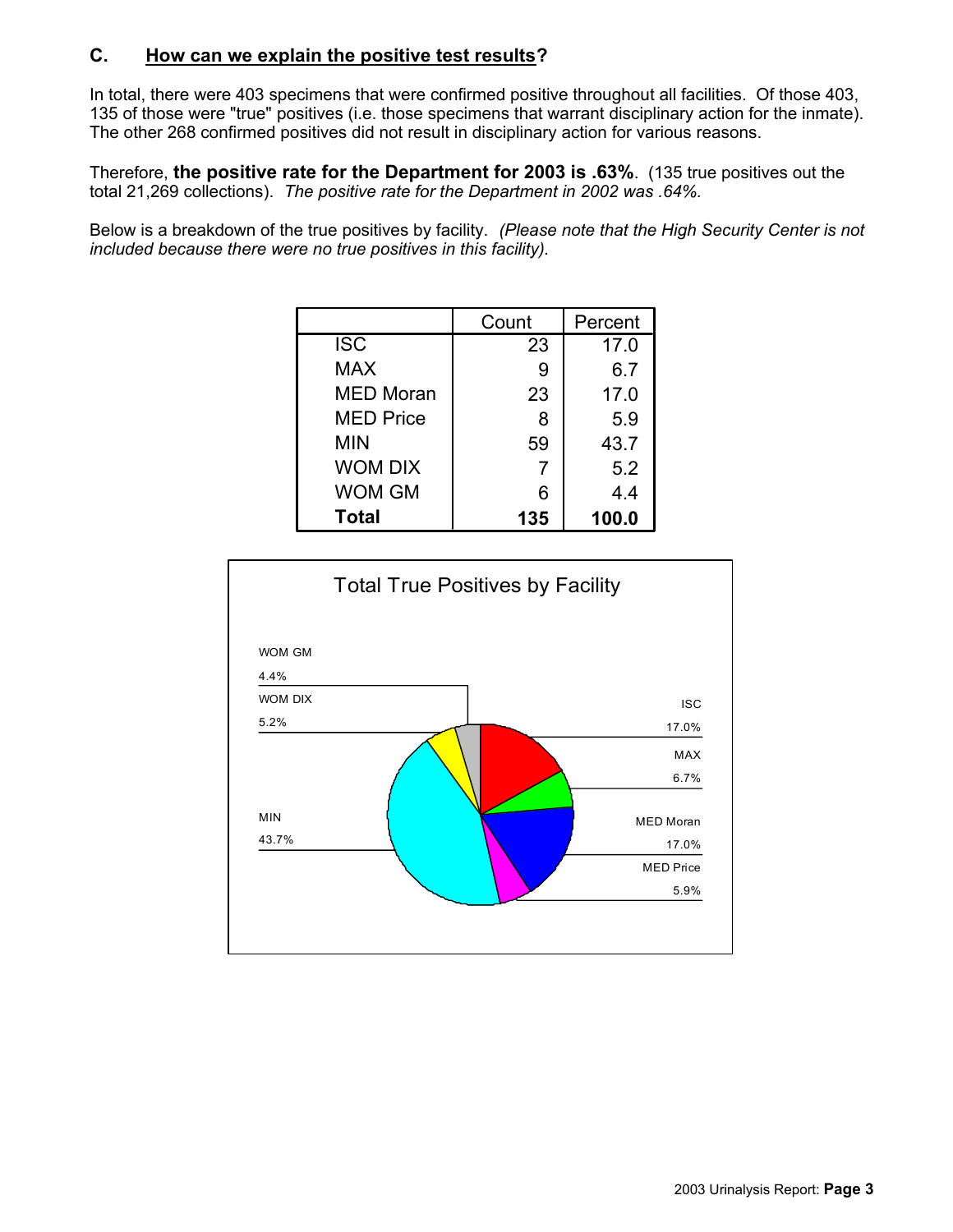In addition to true positives, the other 268 confirmed positives can be explained by other means. A summary of all other confirmed positives, by facility, with 5 different explanations for the positive results follows:

| × |  |
|---|--|

|                                   |                  | <b>EXPLANATION OF RESULTS</b>       |                                    |                       |                                        |       |       |
|-----------------------------------|------------------|-------------------------------------|------------------------------------|-----------------------|----------------------------------------|-------|-------|
|                                   |                  | <b>IMPROPER</b><br><b>PROCEDURE</b> | <b>INMATE</b><br><b>DISCHARGED</b> | <b>NEW COMMITMENT</b> | <b>PRESCRIBED</b><br><b>MEDICATION</b> | OTHER | Total |
| $\overline{c}$<br><b>FACILITY</b> |                  |                                     | 9                                  | 71                    |                                        |       | 82    |
|                                   | <b>MAX</b>       |                                     |                                    |                       | 6                                      |       |       |
|                                   | <b>MED Moran</b> |                                     |                                    |                       | 15                                     | 4     | 19    |
|                                   | <b>MED Price</b> |                                     |                                    |                       |                                        |       |       |
| <b>MIN</b>                        |                  |                                     | 9                                  | 49                    |                                        |       | 69    |
|                                   | <b>WOM DIX</b>   |                                     |                                    | 27                    | 44                                     |       |       |
|                                   | WOM GM           |                                     |                                    | 9                     | 8                                      |       | 18    |
| <b>Total</b>                      |                  |                                     | 19                                 | 158                   | 81                                     | 8     | 268   |



**Explanation for All Positive Confirmed Test Results by Facility**

**\***Please note, the information in this chart is provided in numbers (not percents), as some facilities have fewer than 20 cases.

"Inmate Discharged" is used to describe specimens for which inmates are not disciplined, because they were already discharged from the ACI by the time the test results were final;

"New Commitment" is used to describe specimens for which inmates are not disciplined, because they have only recently been committed to the ACI (the drug(s) in their system were most likely used in the community, not the institution);

"Prescribed Medication" describes specimens for which inmates are not disciplined since it was determined that prescribed medication yielded the positive result(s);

An "Improper Procedure" describes a situation where a positive specimen is dismissed because of a flawed procedure by staff;

and "Other" describes any other explanation for the positive test results.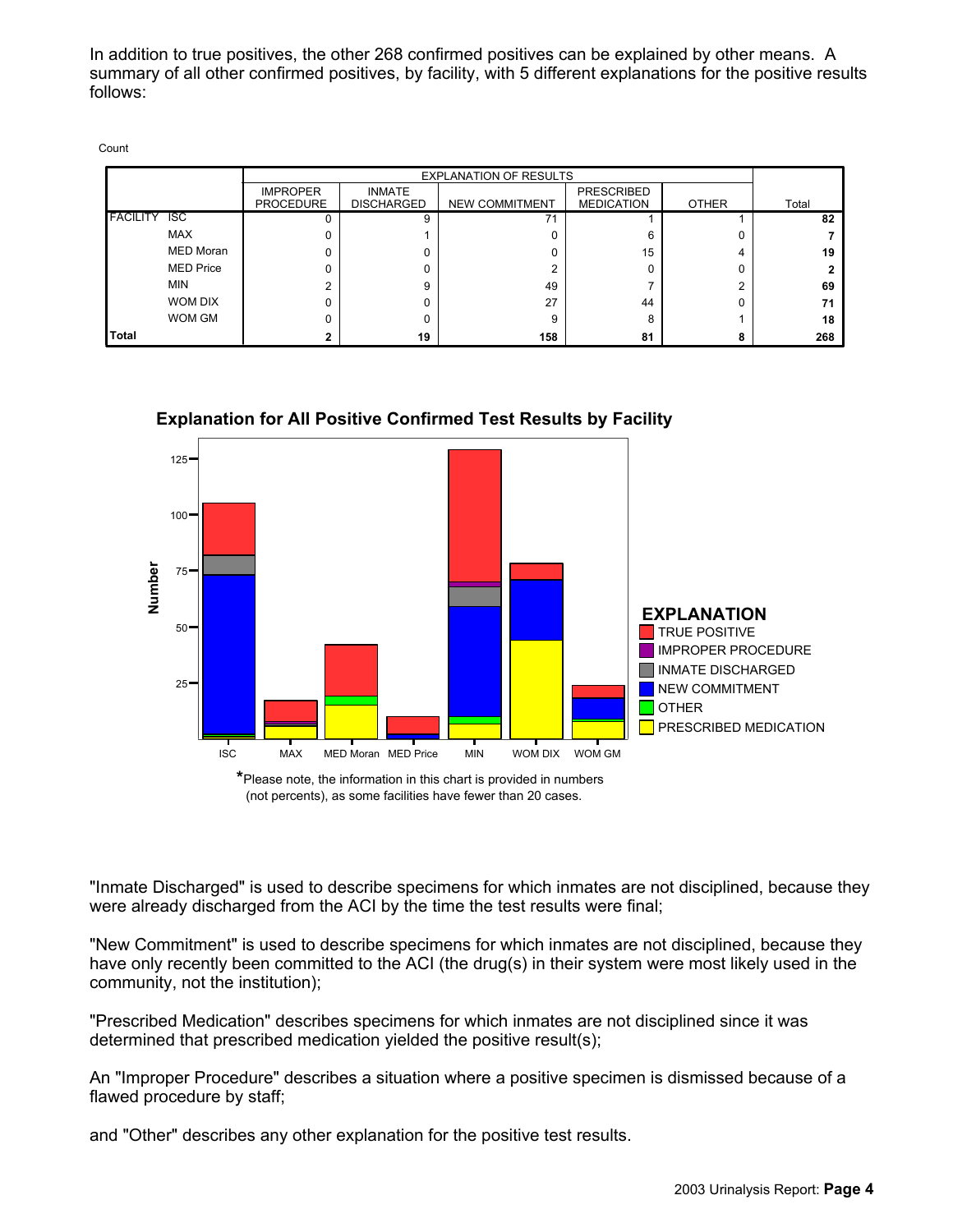#### **D. How does this year compare with previous years?**

Using information contained in the Department's *2001 and 2002 Urinalysis Reports*, the following 5 year comparison can be made:

|                           | 1999   | 2000   | 2001   | 2002   | <u>2003</u> |
|---------------------------|--------|--------|--------|--------|-------------|
| <b>Total Collections:</b> | 16,870 | 19,672 | 23,361 | 22,518 | 21,269      |
| <b>Total Positives:</b>   | 163    | 157    | 220    | 144    | 135         |
| <b>Percent Positive:</b>  | .97%   | .80%   | .94%   | .64%   | .63%        |

As you can see, over the past 3 years (**since 2001)**, the number of collections has decreased by 9% and the number of positives during the same time has decreased by 39%.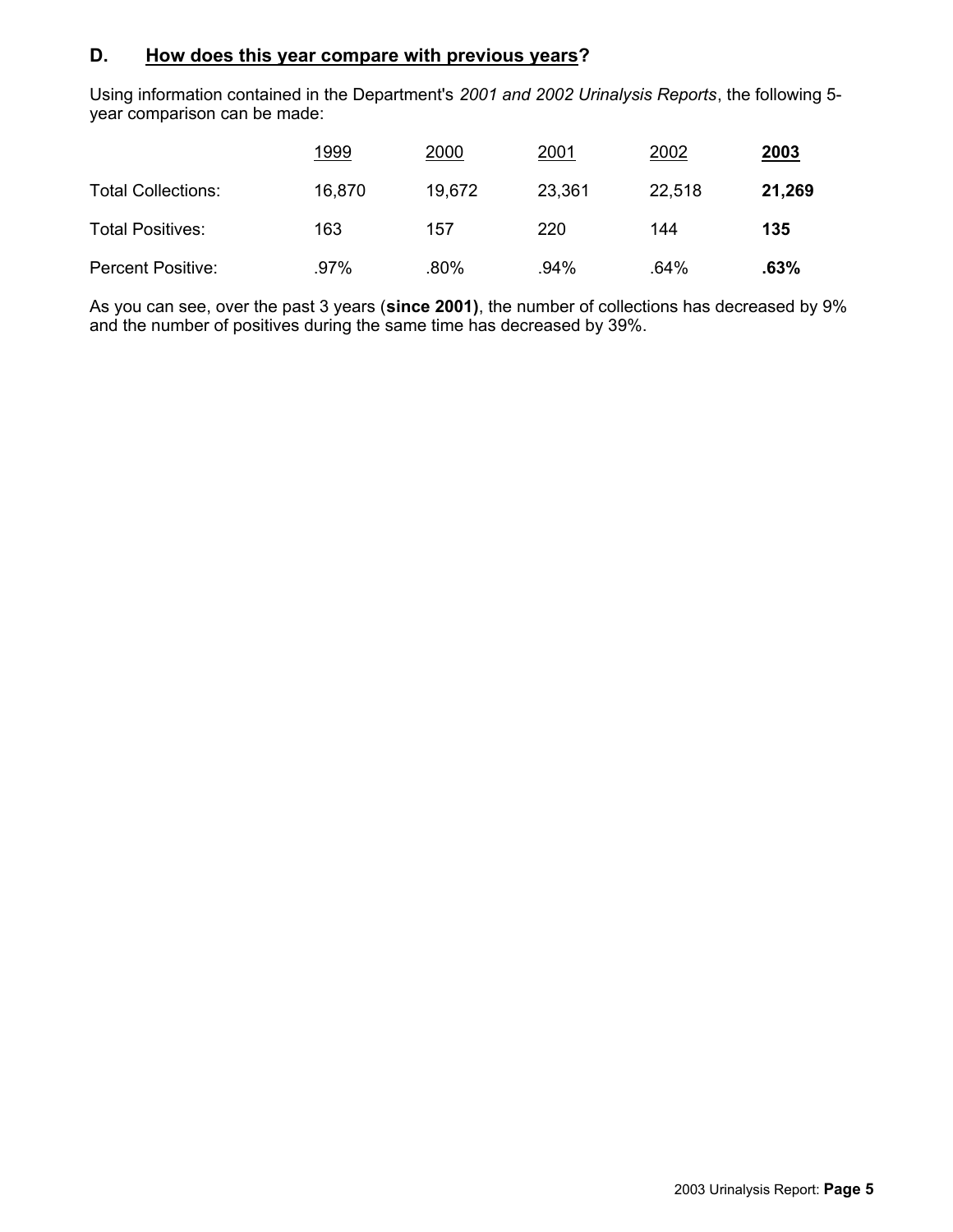### **INTAKE SERVICE CENTER (ISC)**

#### **A. Collections:**

The ISC collected a total of 1,834 specimens from a total of 1,159 inmates (this is 418 fewer collections than in 2002). *There were no collections from inmates in treatment at the ISC in 2003*; all collections were for Cause and Random selections, as shown below:

|     |               | Count | Percent |
|-----|---------------|-------|---------|
| ISC | <b>CAUSE</b>  | 1250  | 68.2    |
|     | <b>RANDOM</b> | 584   | 31.8    |
|     | Total         | 1834  | 100.0   |



#### **B. Positive Specimens:**

In total, there were 105 specimens that were confirmed positive at the ISC. Of those 105, 23 were true positives (i.e. those specimens that warrant disciplinary action for the inmate). The remaining 82 positives did not result in disciplinary action and can be explained by other means, as shown:

|            |                          | Count | Percent |
|------------|--------------------------|-------|---------|
| <b>ISC</b> | <b>TRUE POSITIVE</b>     | 23    | 21.9    |
|            | <b>INMATE DISCHARGED</b> | 9     | 8.6     |
|            | <b>NEW COMMITMENT</b>    | 71    | 67.6    |
|            | PRESCRIBED MEDICATION    |       | 1.0     |
|            | <b>OTHER</b>             |       | 1.0     |
|            | Total                    | 105   | 100.0   |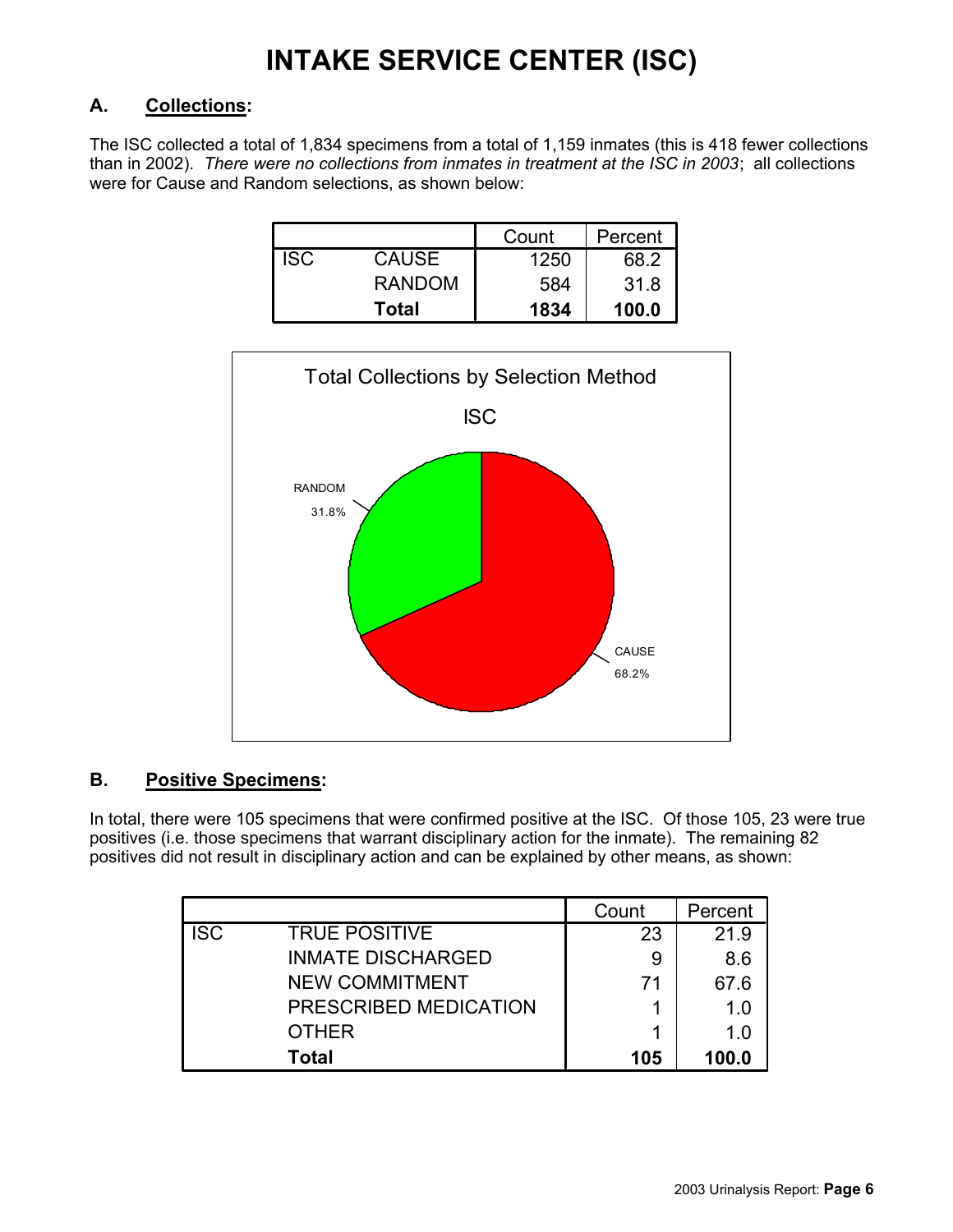

**The 2003 positive rate for the ISC is 1.25%** (23 true positives out of 1,834 collections). *The positive rate for the ISC in 2002 was 1.82%.*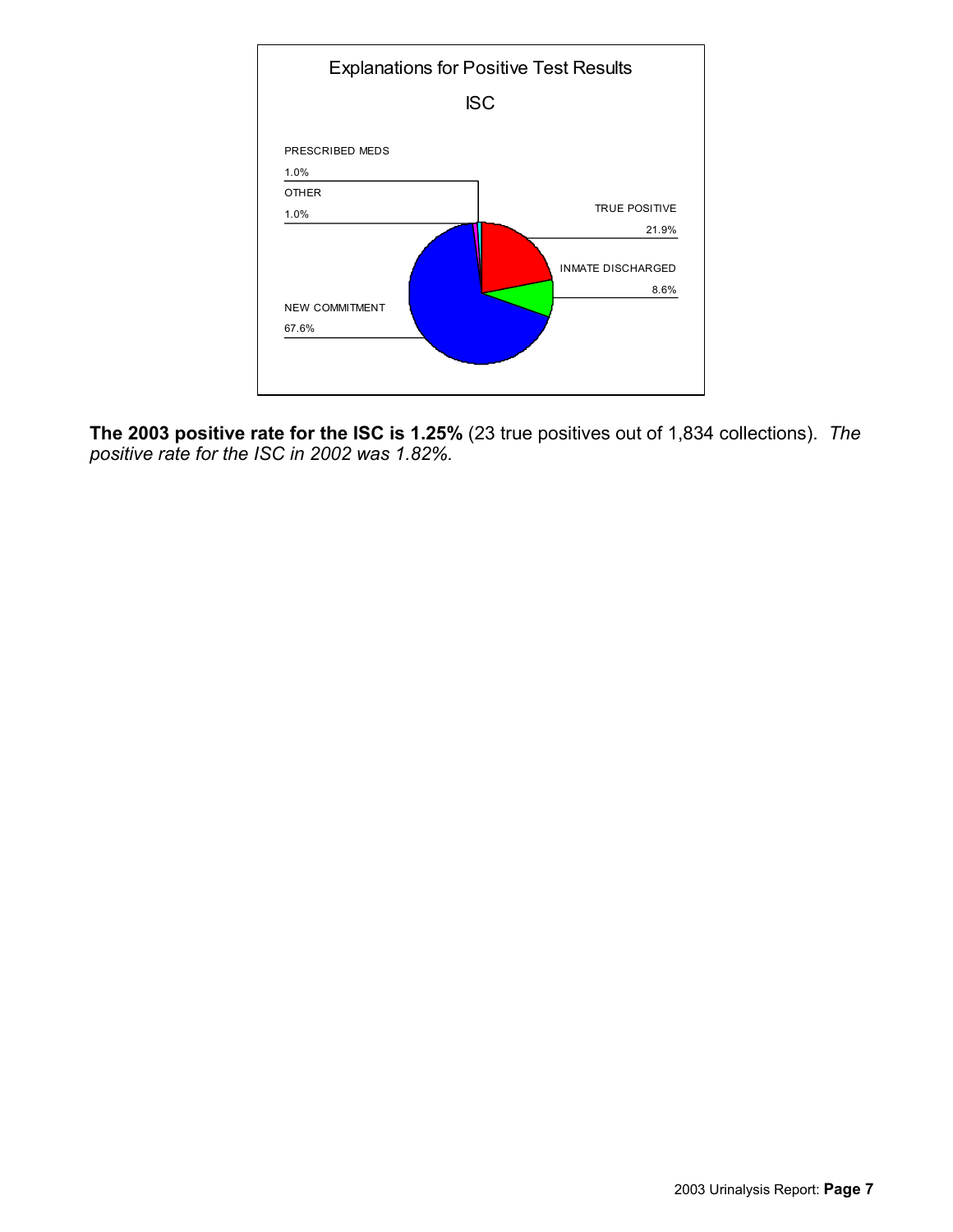### **MINIMUM SECURITY**

#### **A. Collections:**

Minimum collected a total of 7,403 specimens from a total of 1,721 inmates (this is 1,425 fewer collections than in 2002):

|            |                  | Count | Percent |
|------------|------------------|-------|---------|
| <b>MIN</b> | <b>CAUSE</b>     | 6766  | 91.4    |
|            | <b>RANDOM</b>    | 274   | 3.7     |
|            | <b>TREATMENT</b> | 363   | 4.9     |
|            | <b>Total</b>     | 7403  | 100.0   |



#### **B. Positive Specimens:**

In total, there were 128 specimens that were confirmed positive at Minimum. Of those 128, 59 were true positives (i.e. those specimens that warrant disciplinary action for the inmate). The remaining 69 positives did not result in disciplinary action and can be explained by other means, as shown:

|            |                           | Count | Percent |
|------------|---------------------------|-------|---------|
| <b>MIN</b> | <b>TRUE POSITIVE</b>      | 59    | 46.1    |
|            | <b>IMPROPER PROCEDURE</b> | 2     | 1.6     |
|            | <b>INMATE DISCHARGED</b>  | 9     | 7.0     |
|            | <b>NEW COMMITMENT</b>     | 49    | 38.3    |
|            | PRESCRIBED MEDICATION     |       | 5.5     |
|            | <b>OTHER</b>              | 2     | 1.6     |
|            | Total                     | 128   | 100.0   |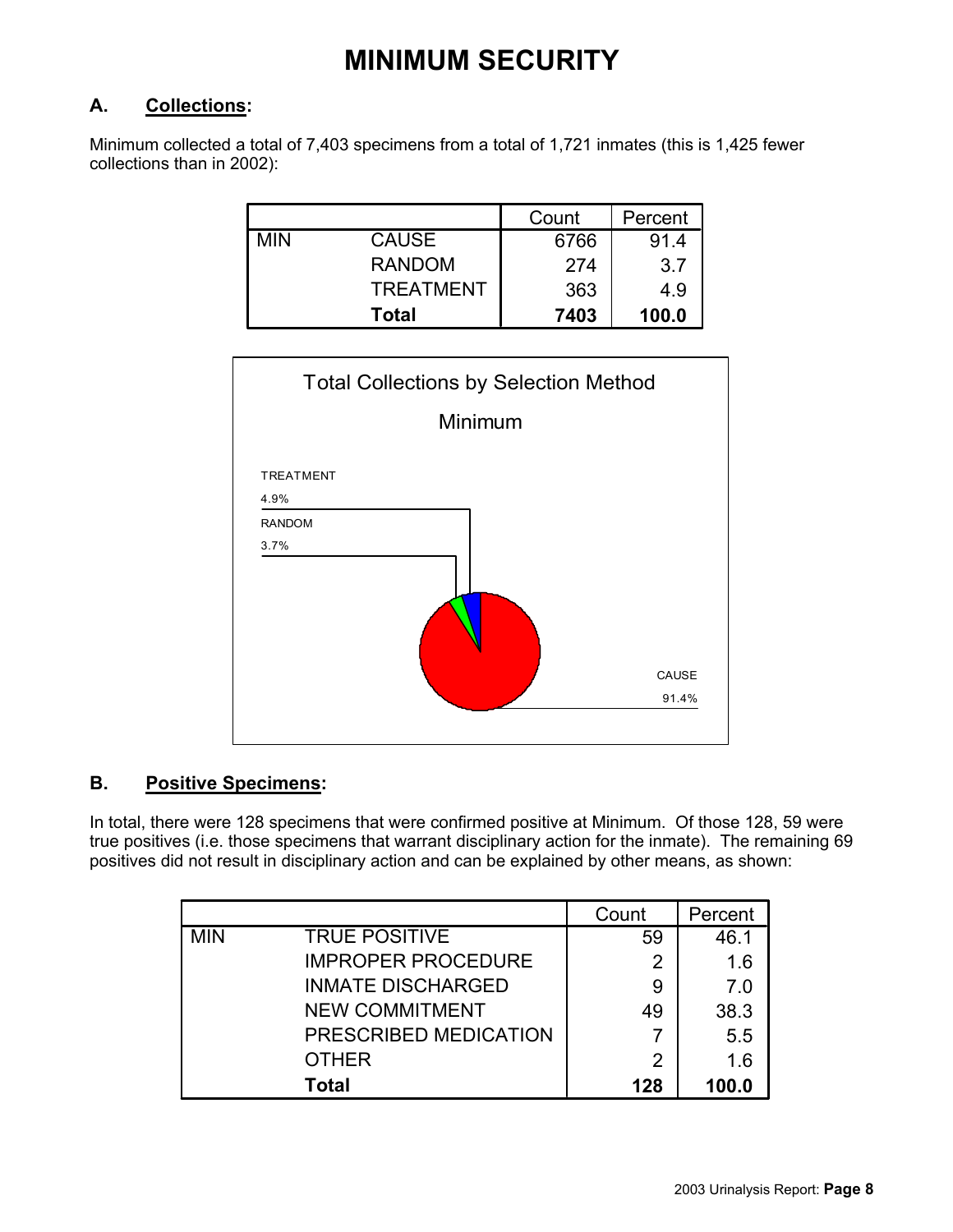

**The 2003 positive rate for Minimum is .80%** (59 true positives out of the 7,403 collections). *The positive rate for Minimum in 2002 was .66%.*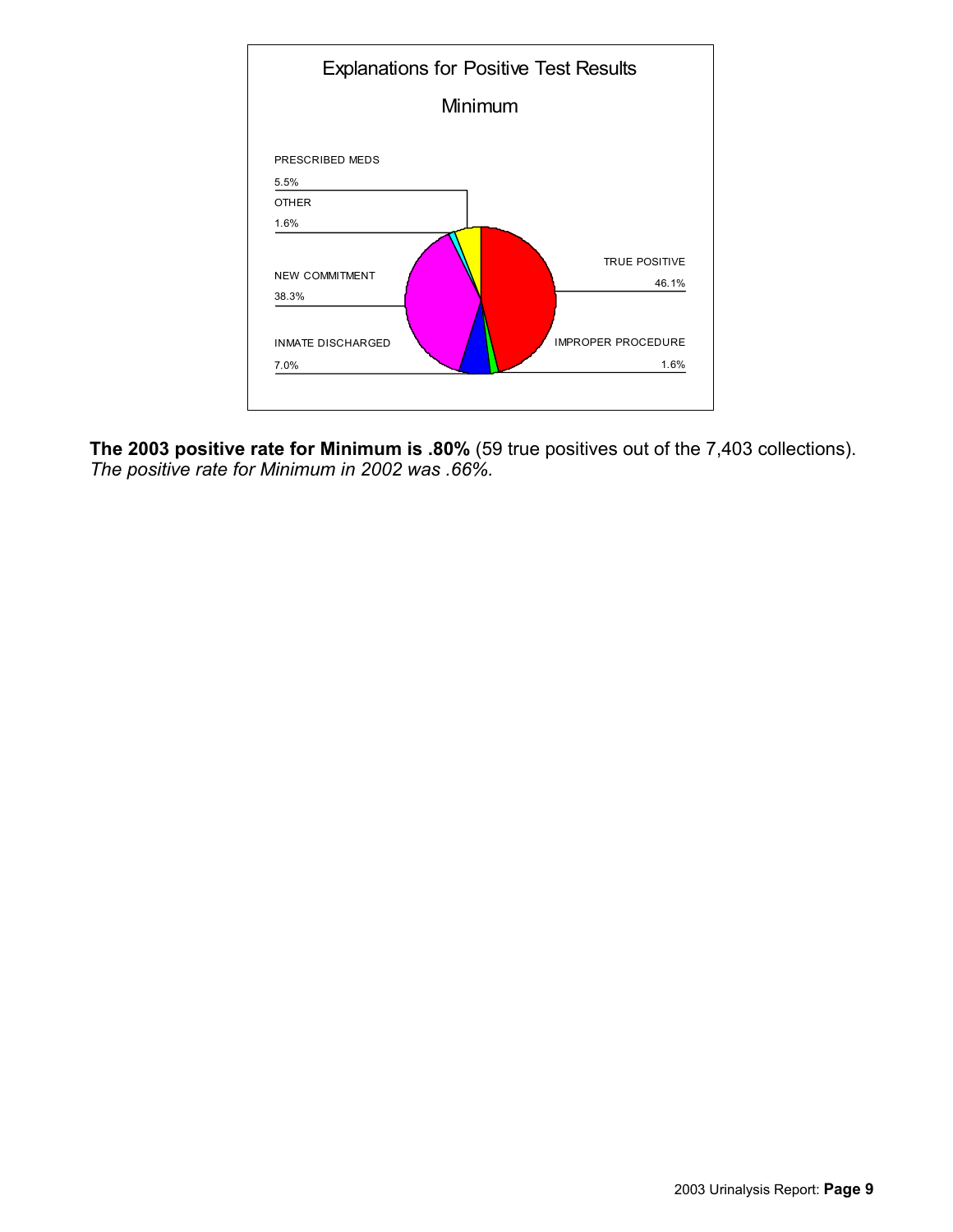### **MEDIUM PRICE**

#### **A. Collections:**

Medium Price collected a total of 2,058 specimens from a total of 620 inmates (this is 4 fewer collections than in 2002). *There were no collections from inmates in treatment at Medium Price in 2003*; all collections were for Cause and Random selections, as shown below:

|                  |               | Count | Percent |
|------------------|---------------|-------|---------|
| <b>MED Price</b> | <b>CAUSE</b>  | 1758  | 85.4    |
|                  | <b>RANDOM</b> | 300   | 14.6    |
|                  | <b>Total</b>  | 2058  | 100.0   |



#### **B. Positive Specimens:**

In total, there were 10 specimens that were confirmed positive at Medium Price. Of those 10, 8 were true positives (i.e. those specimens that warrant disciplinary action for the inmate). The other 2 positives did not result in disciplinary action because the inmate was a new commitment, as shown:

|                  |                       | Count | Percent |
|------------------|-----------------------|-------|---------|
| <b>MED Price</b> | <b>TRUE POSITIVE</b>  |       | 80.0    |
|                  | <b>NEW COMMITMENT</b> |       | 20.0    |
|                  | Total                 | 10    | 100.0   |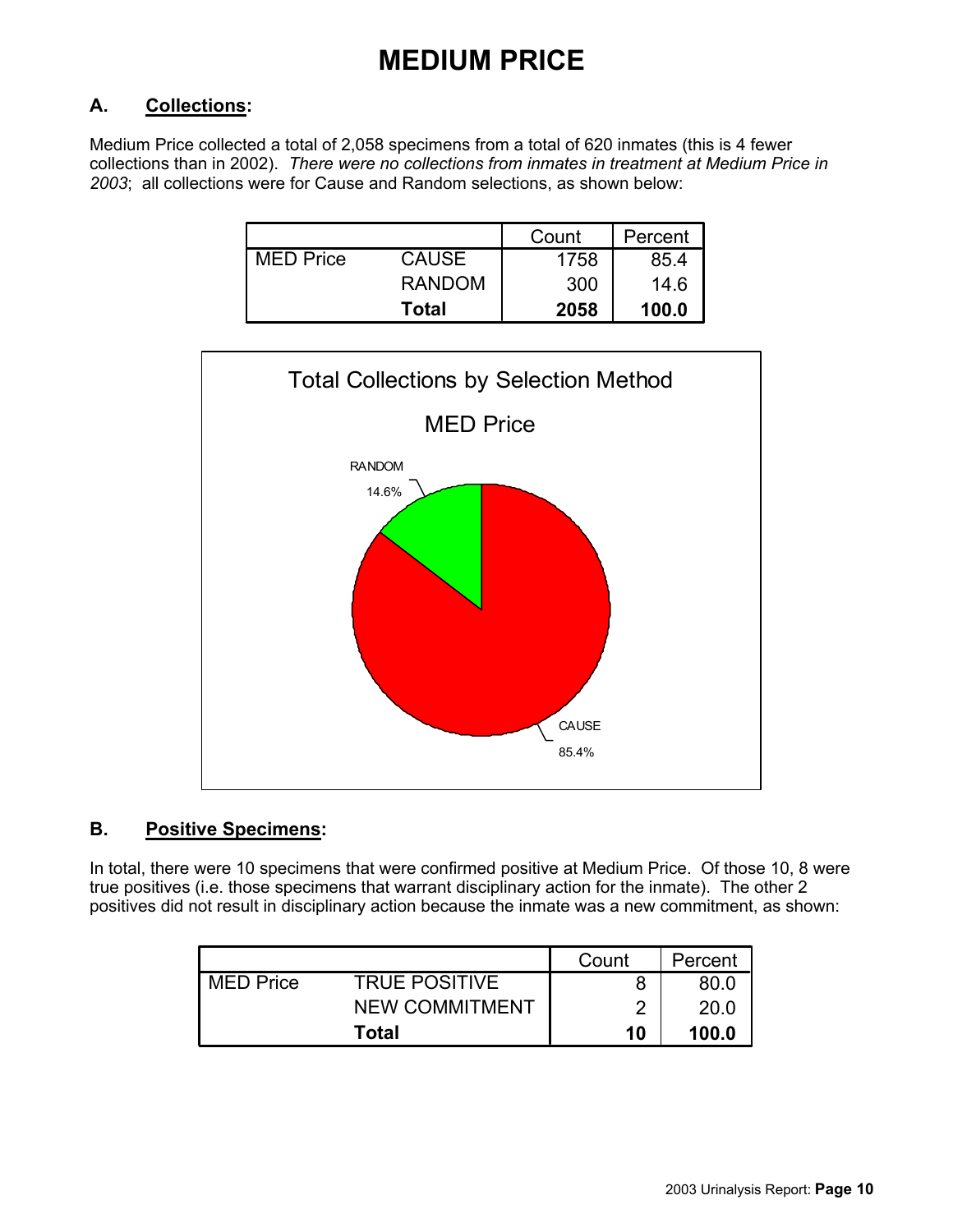

**The 2003 positive rate for Medium Price is .39%** (8 true positives out of the 2,058 collections). *The positive rate for Medium Price in 2002 was .15%.*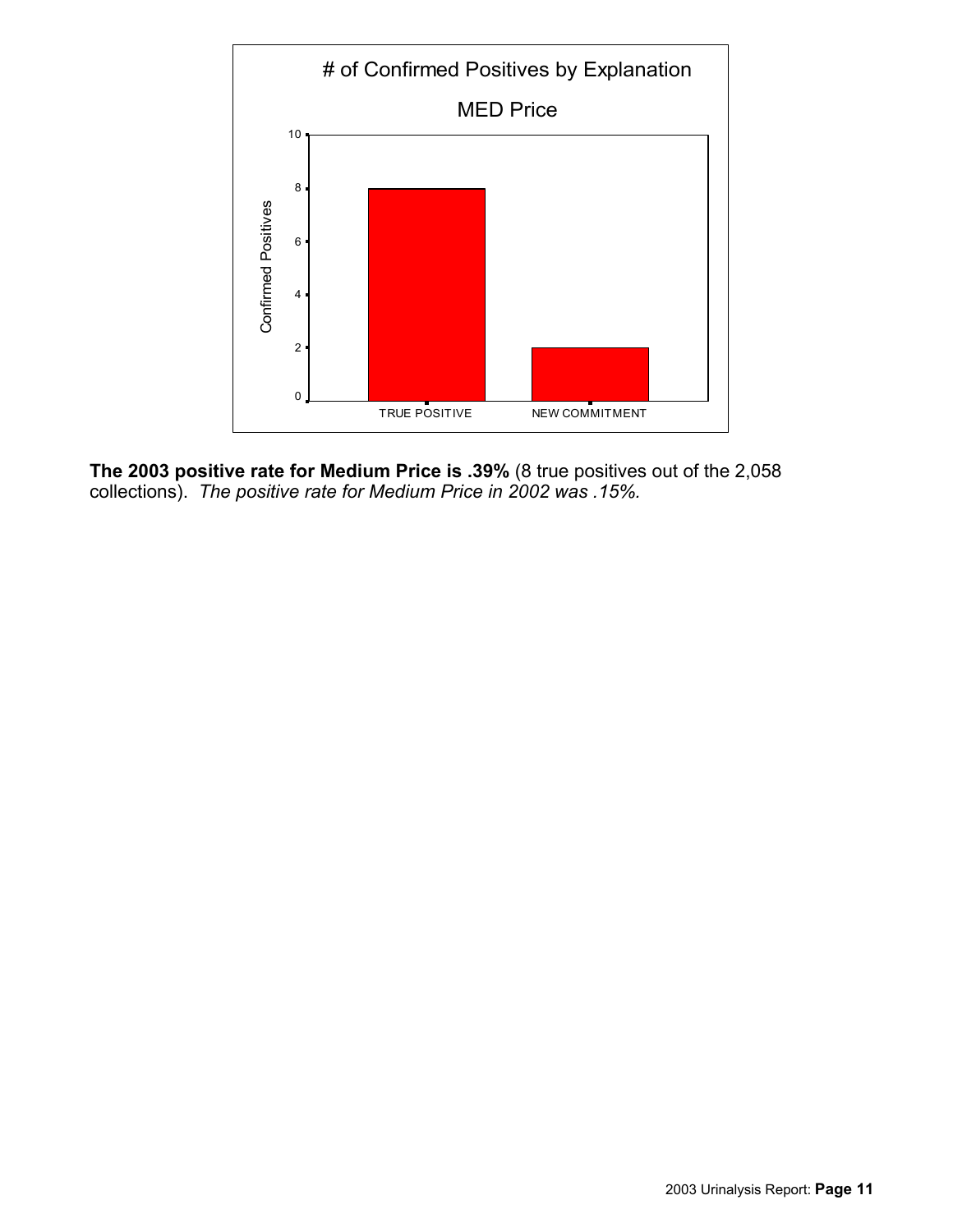### **MEDIUM MORAN**

#### **A. Collections:**

Medium Moran collected a total of 3,993 specimens from a total of 1,173 inmates (this is 1,189 more collections than in 2002):

|                  |                  | Count | Percent |
|------------------|------------------|-------|---------|
| <b>MED Moran</b> | <b>CAUSE</b>     | 1906  | 47.7    |
|                  | <b>RANDOM</b>    | 358   | 9.0     |
|                  | <b>TREATMENT</b> | 1729  | 43.3    |
|                  | Total            | 3993  | 100.0   |



#### **B. Positive Specimens:**

In total, there were 42 specimens that were confirmed positive at Medium Moran. Of those 42, 23 were true positives (i.e. those specimens that warrant disciplinary action for the inmate). The remaining 19 positives did not result in disciplinary action because either the positives were due to prescribed medication or for some other reason (unknown):

|                  |                       | Count | Percent |
|------------------|-----------------------|-------|---------|
| <b>MED Moran</b> | <b>TRUE POSITIVE</b>  | 23    | 54.8    |
|                  | PRESCRIBED MEDICATION | 15    | 35.7    |
|                  | <b>OTHER</b>          |       | 9.5     |
|                  | Total                 | 42    | 100.0   |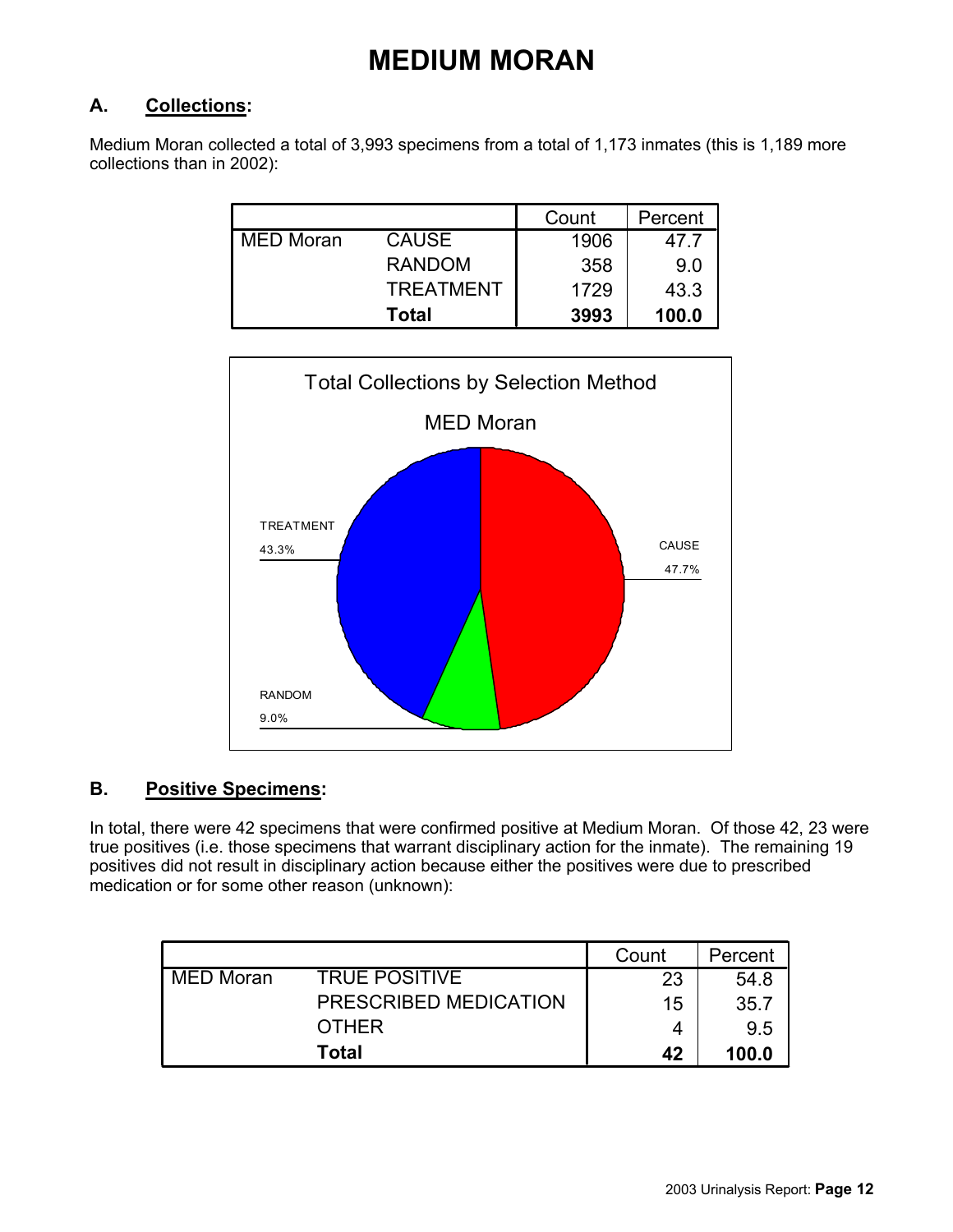

**The 2003 positive rate for Medium Moran is .58%** (23 true positives out of the 3,993 collections). *The positive rate for Medium Moran in 2002 was .14%.*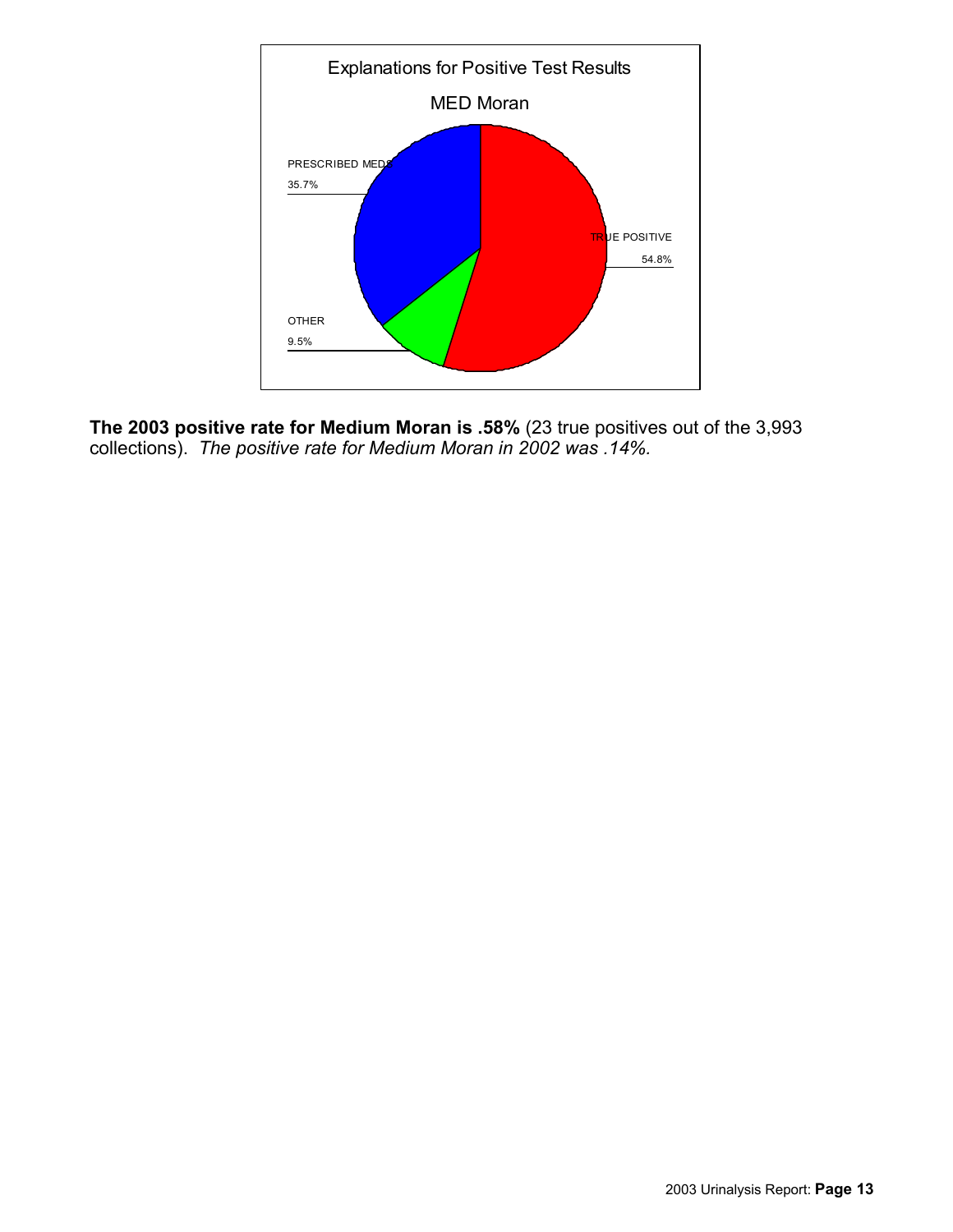### **MAXIMUM SECURITY**

#### **A. Collections:**

Maximum Security collected a total of 3,867 specimens from a total of 509 inmates (this is 185 fewer collections than in 2002):

|            |                  | Count | Percent |
|------------|------------------|-------|---------|
| <b>MAX</b> | <b>CAUSE</b>     | 2064  | 53.4    |
|            | <b>RANDOM</b>    | 222   | 5.7     |
|            | <b>TREATMENT</b> | 1581  | 40.9    |
|            | <b>Total</b>     | 3867  | 100.0   |



#### **B. Positive Specimens:**

In total, there were 16 specimens that were confirmed positive at Maximum. Of those 16, 9 were true positives (i.e. those specimens that warrant disciplinary action for the inmate). The remaining 7 positives did not result in disciplinary action and can be explained by other means, as shown:

|            |                          | Count | Percent |
|------------|--------------------------|-------|---------|
| <b>MAX</b> | <b>TRUE POSITIVE</b>     |       | 56.3    |
|            | <b>INMATE DISCHARGED</b> |       | 6.3     |
|            | PRESCRIBED MEDICATION    | 6     | 37.5    |
|            | Total                    | 16    | 100.0   |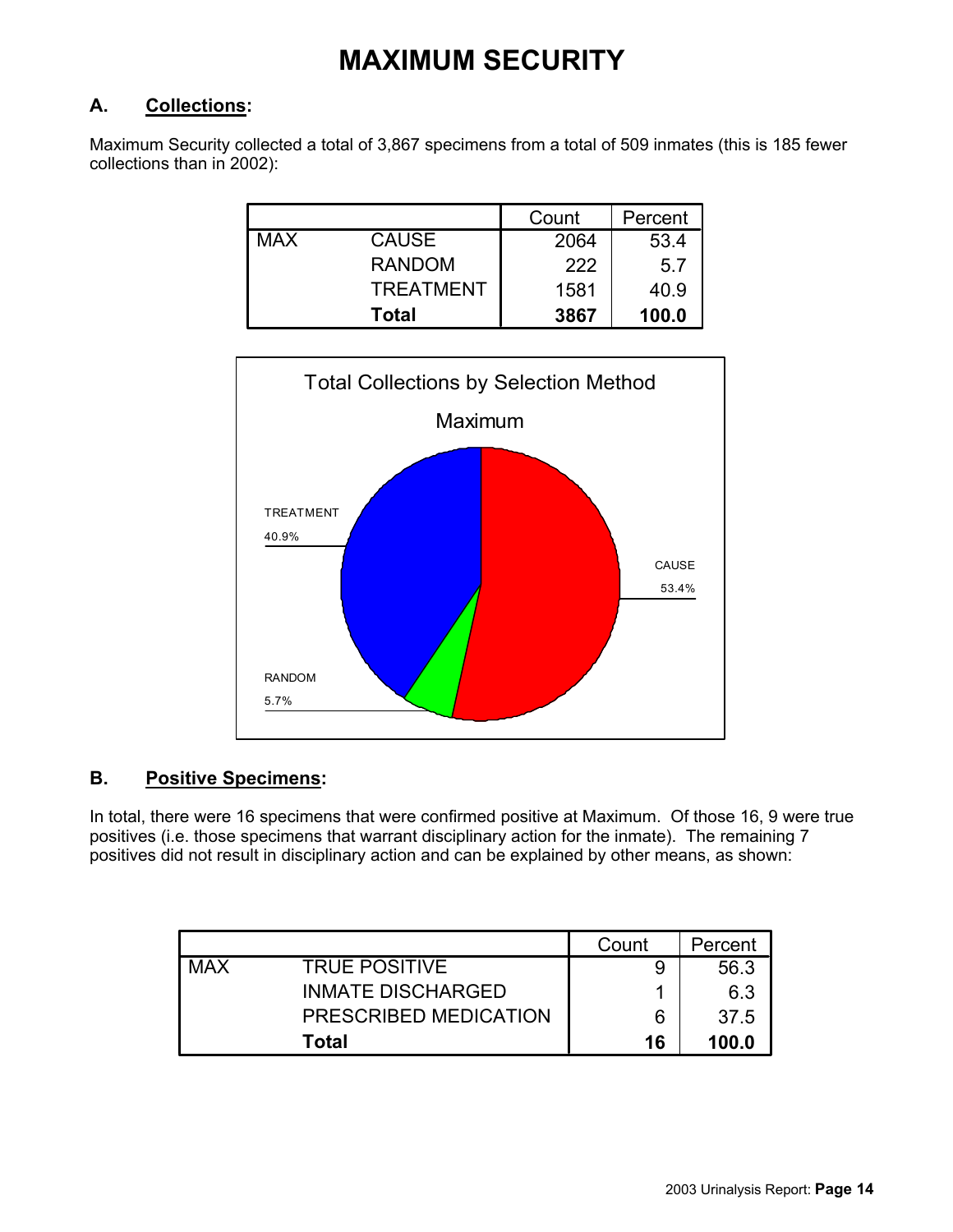

**The 2003 positive rate for Maximum is .23%** (9 true positives out of the 3,867 collections). *The positive rate for Maximum in 2002 was .60%.*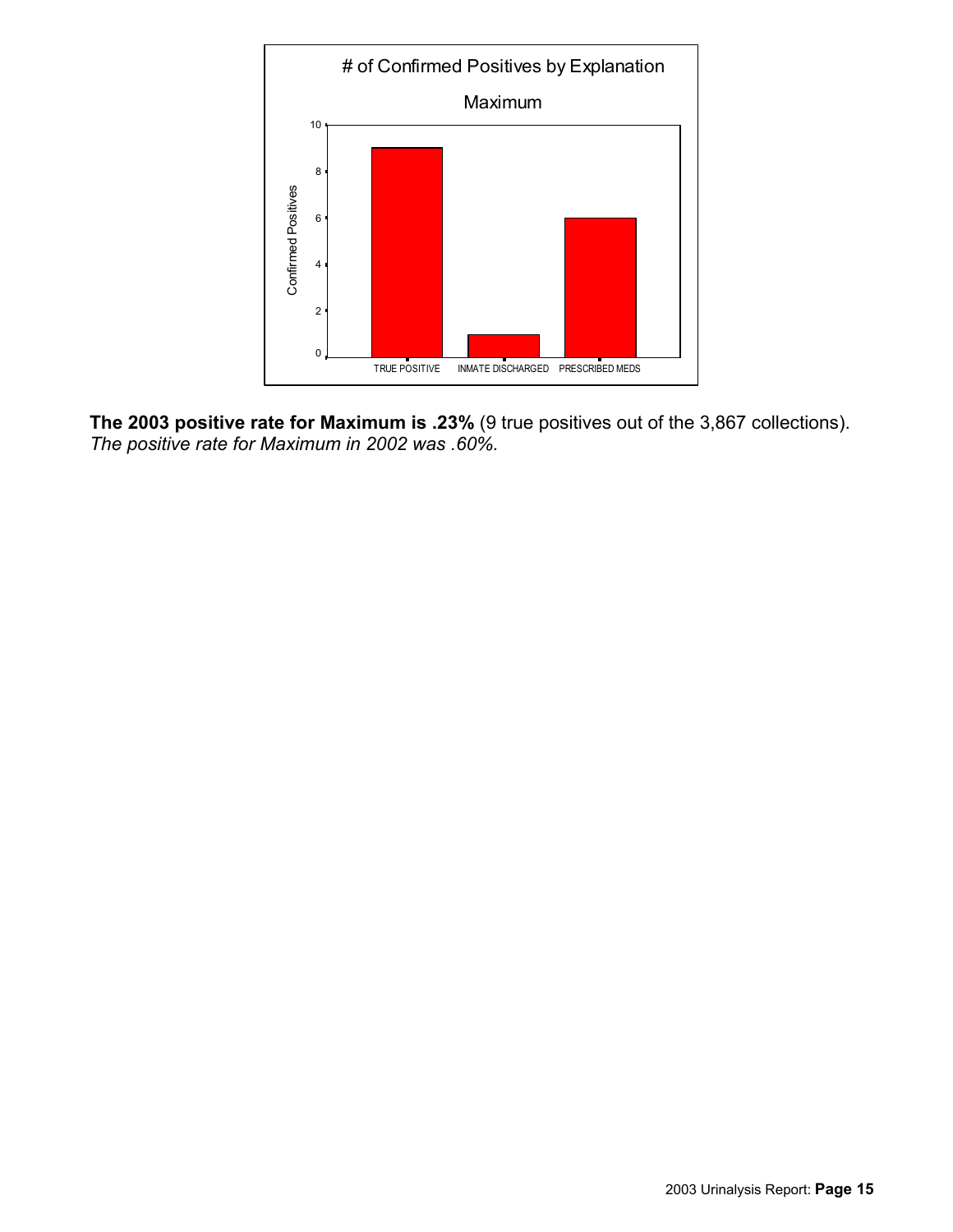### **HIGH SECURITY CENTER (HSC)**

#### **A. Collections:**

The HSC collected a total of 61 specimens from a total of 49 inmates (this is 14 fewer collections than in 2002). *There were no collections from inmates in treatment at the HSC in 2003*; all collections were for Cause and Random selections, as shown below.

All test results were negative.

|            |               | Count | Percent |
|------------|---------------|-------|---------|
| <b>HSC</b> | <b>CAUSE</b>  |       | 9.8     |
|            | <b>RANDOM</b> | 55    | 90.2    |
|            | <b>Total</b>  | 61    | 100.0   |

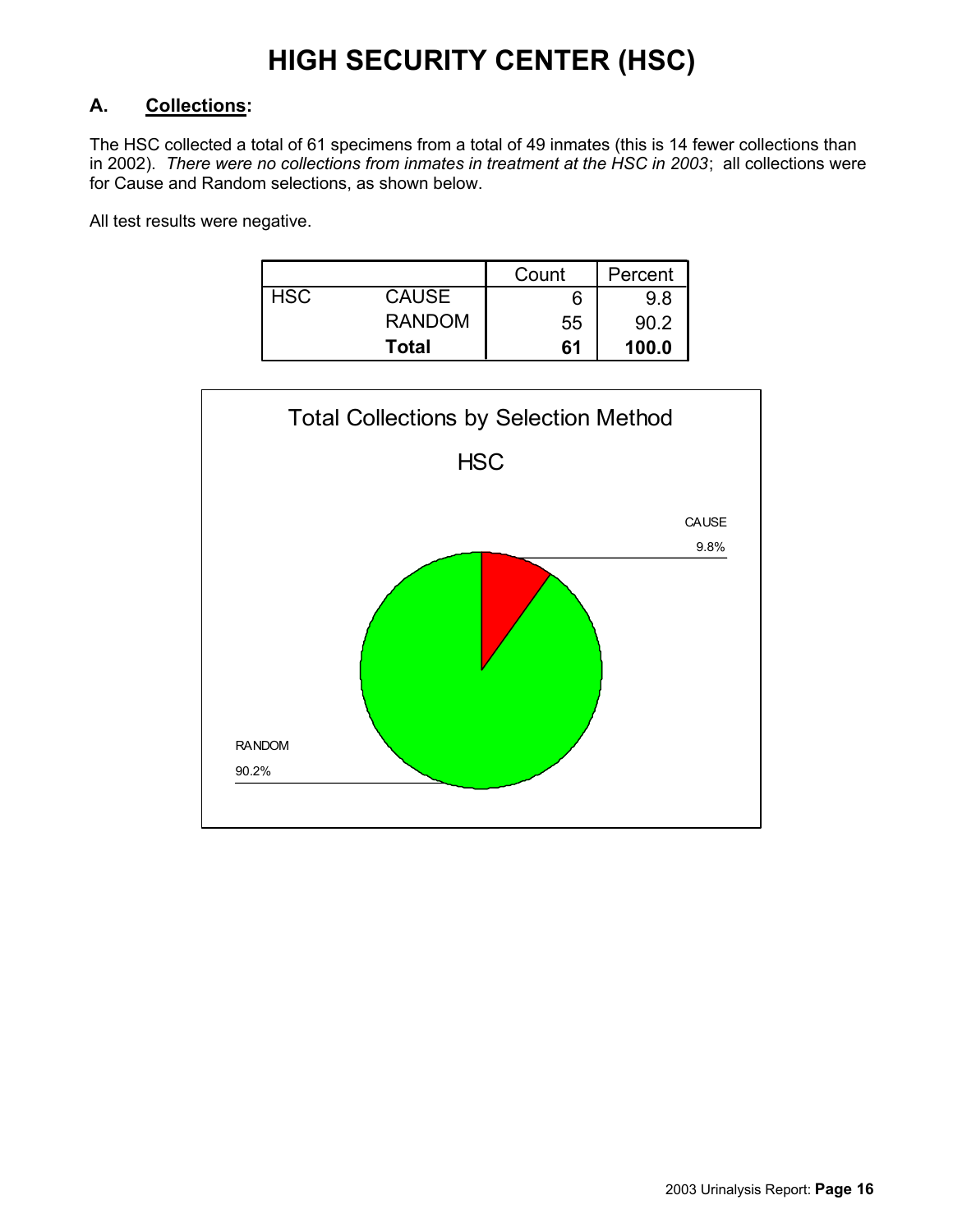### **Women's Gloria McDonald Facility**

#### **A. Collections:**

The Women's GM facility collected a total of 544 specimens from a total of 129 inmates (this is 234 fewer collections than in 2002):

|            |                  | Count | Percent |
|------------|------------------|-------|---------|
| Women's GM | <b>CAUSE</b>     | 46    | 8.5     |
|            | <b>RANDOM</b>    | 108   | 19.9    |
|            | <b>TREATMENT</b> | 390   | 71.7    |
|            | <b>Total</b>     | 544   | 100.0   |



#### **B. Positive Specimens:**

In total, there were 24 specimens that were confirmed positive at Women's GM. Of those 24, 6 were true positives (i.e. those specimens that warrant disciplinary action for the inmate). The remaining 18 did not result in disciplinary action and can be explained by other means, as shown:

|            |                       | Count | Percent |
|------------|-----------------------|-------|---------|
| Women's GM | <b>TRUE POSITIVE</b>  | 6     | 25.0    |
|            | <b>NEW COMMITMENT</b> | 9     | 37.5    |
|            | PRESCRIBED MEDICATION | 8     | 33.3    |
|            | <b>OTHER</b>          |       | 4.2     |
|            | Total                 | 24    | 100.0   |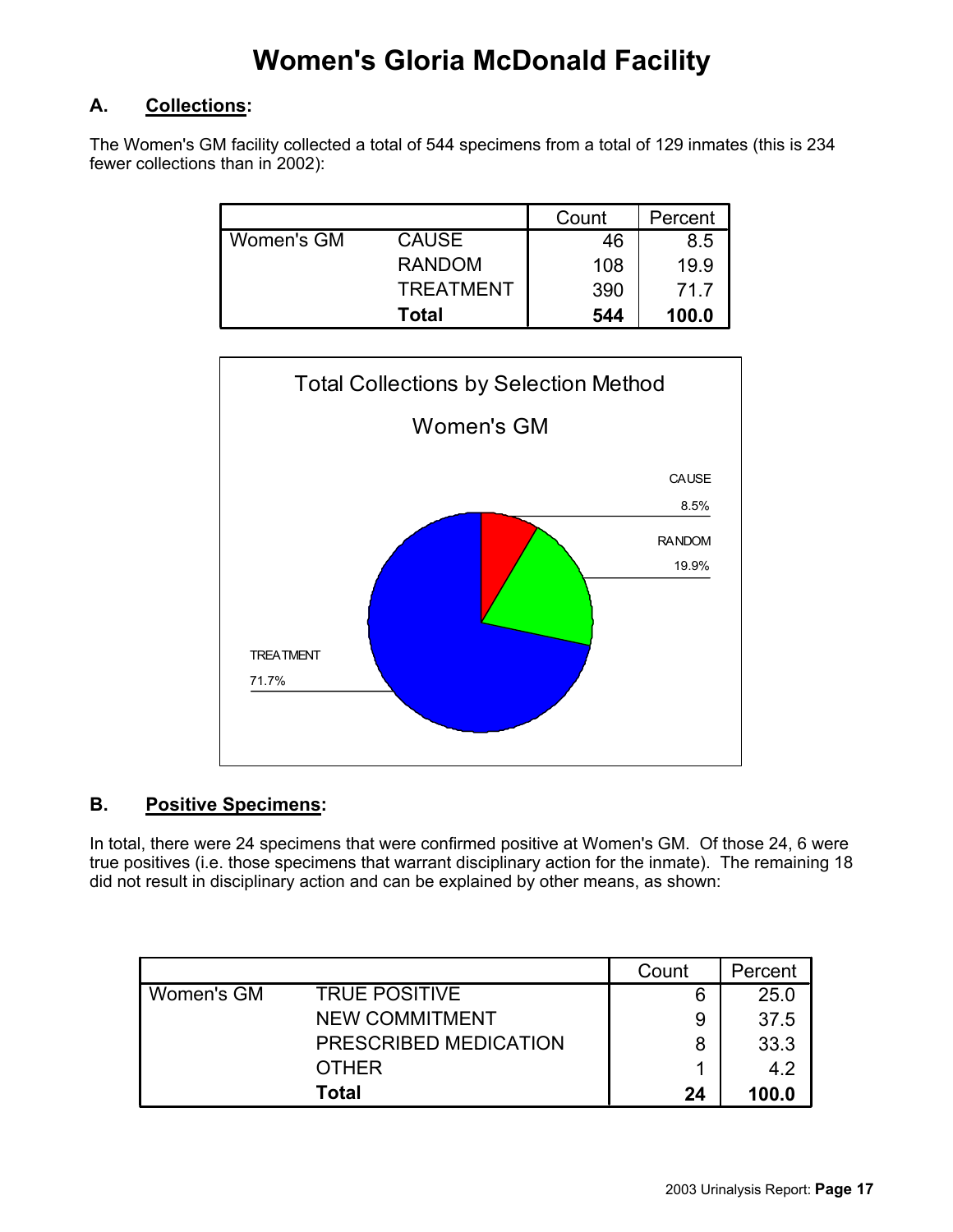

**The 2003 positive rate for Women's GM is 1.1%** (6 true positives out of the 544 collections). *The positive rate for Women's GM in 2002 was 1%.*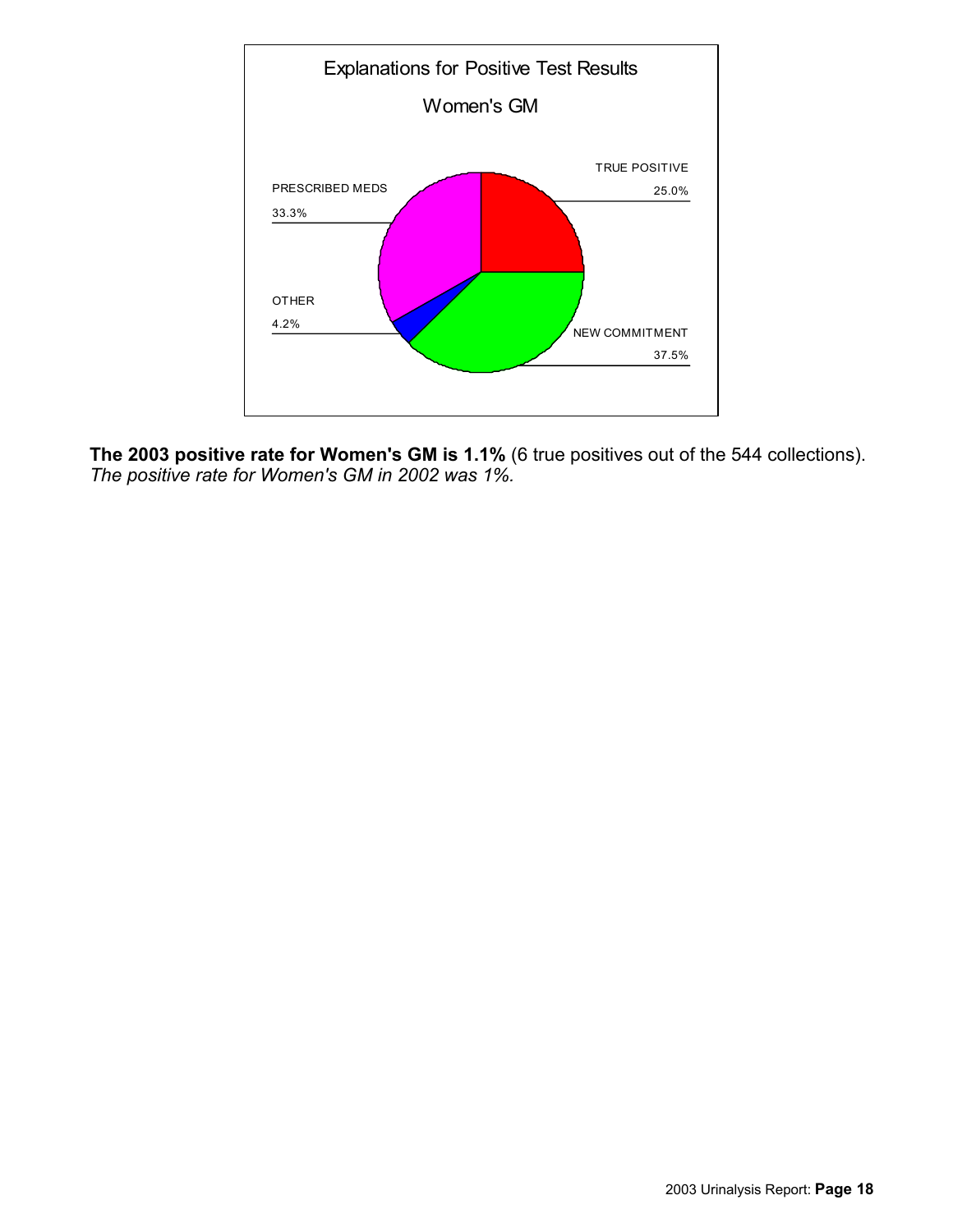### **Women's Dorothea Dix Facility**

#### **A. Collections:**

The Women's DIX facility collected a total of 1,509 specimens from a total of 234 inmates (this is 158 fewer collections than in 2002):

|                    |                  | Count | Percent |
|--------------------|------------------|-------|---------|
| <b>Women's DIX</b> | <b>CAUSE</b>     | 254   | 16.8    |
|                    | <b>RANDOM</b>    | 44    | 2.9     |
|                    | <b>TREATMENT</b> | 1211  | 80.3    |
|                    | <b>Total</b>     | 1509  | 100.0   |



#### **B. Positive Specimens:**

In total, there were 78 specimens that were confirmed positive at Women's DIX. Of those 78, 7 were true positives (i.e. those specimens that warrant disciplinary action for the inmate). The remaining 71 positives did not result in disciplinary action and can be explained by other means, as shown (The majority of positives were dismissed due to prescribed medication (56%)):

|             |                       | Count | Percent |
|-------------|-----------------------|-------|---------|
| Women's DIX | <b>TRUE POSITIVE</b>  |       | 9.0     |
|             | <b>NEW COMMITMENT</b> | 27    | 34.6    |
|             | PRESCRIBED MEDICATION | 44    | 56.4    |
|             | Total                 | 78    | 100.0   |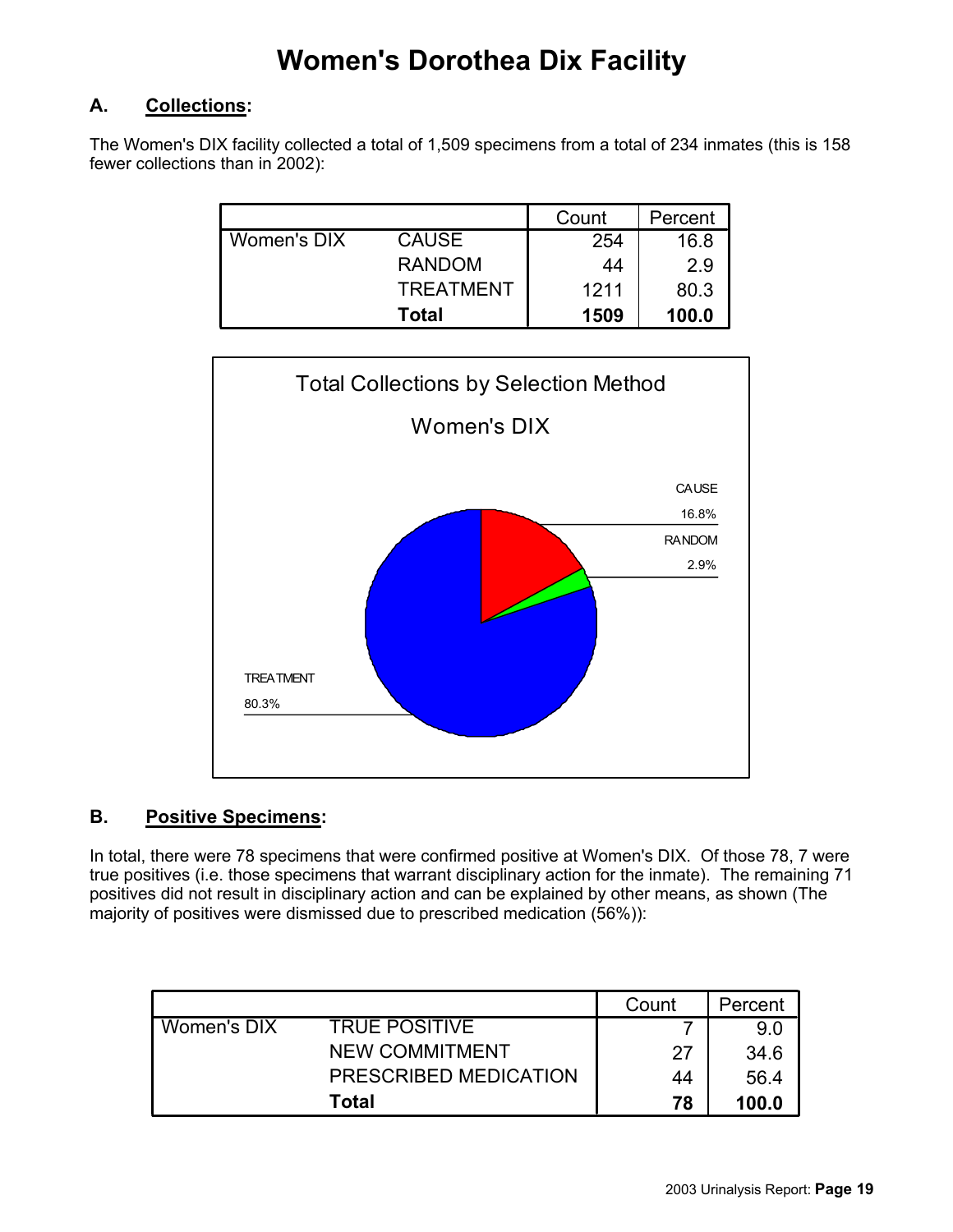

**The 2003 positive rate for Women's DIX is .46%** (7 true positives out of the 1,509 collections). *The positive rate for Women's DIX in 2002 was .36%.*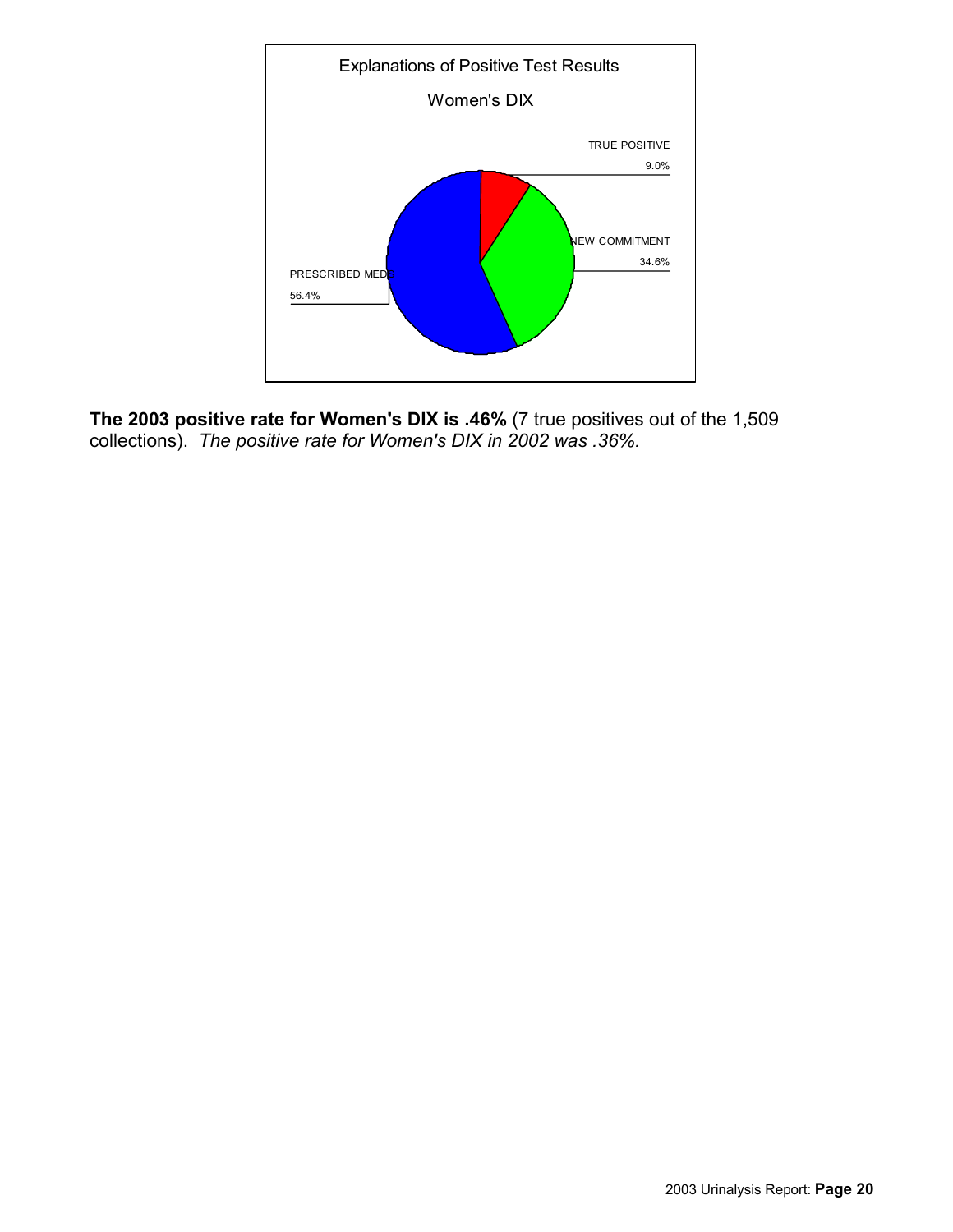### **COMMUNITY CONFINEMENT**

#### **A. Collections:**

The Community Confinement program collected a total of 1,795 specimens from a total of 700 inmates (this is 350 fewer collections than in 2002):

|     |               | Count | Percent |
|-----|---------------|-------|---------|
| CC. | <b>CAUSE</b>  | 1691  | 94.2    |
|     | <b>RANDOM</b> | 104   | 5.8     |
|     | Total         | 1795  | 100.0   |



#### **B. Positive Specimens:**

In total, there were 191 specimens that were confirmed positive in the Community Confinement program. Of those 191, 60 were true positives (i.e. those specimens that warrant disciplinary action for the inmate). The remaining 131 positives did not result in disciplinary action and can be explained by other means, as shown below. Twenty-five (25) cases did not result in a booking for some other reason (unknown).

In addition to the explanations used by the facilities, Community Confinement includes two additional categories: "Intake Test" and "Levels Decreasing." An "Intake Test" explanation is when an inmate first enters the Community Confinement program and is tested; much like a new commitment in the facilities, s/he is not disciplined if a specimen tests positive in this situation. A "Levels Decreasing" explanation refers to specimens that may test positive after the intake test. If the detection levels for the same drug found in the intake test have decreased, the inmate is not disciplined.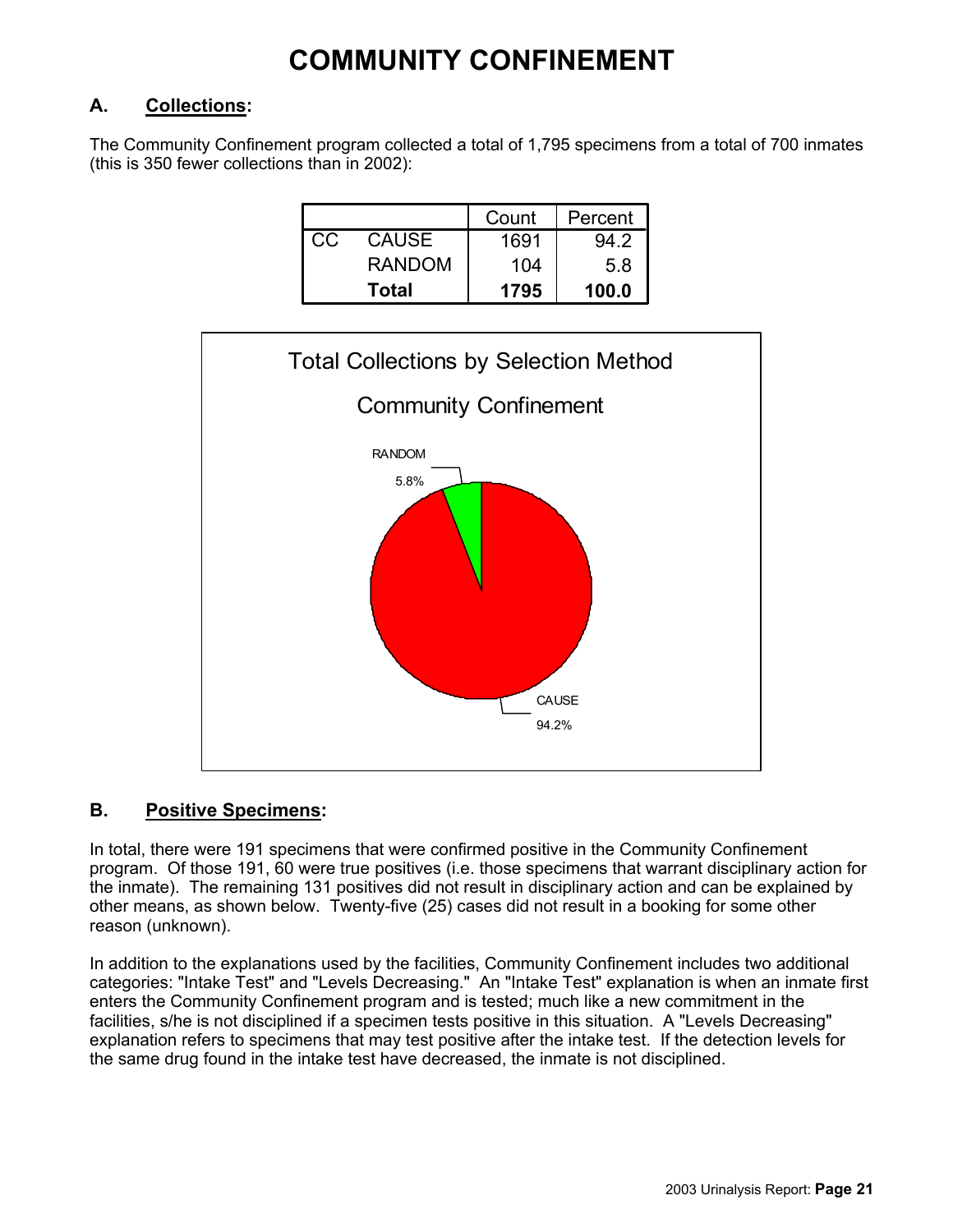|                 |                          | Count | Percent |
|-----------------|--------------------------|-------|---------|
| $\overline{cc}$ | <b>MISSING</b>           | 11    | 5.8     |
|                 | <b>TRUE POSITIVE</b>     | 60    | 31.4    |
|                 | <b>INMATE DISCHARGED</b> |       | .5      |
|                 | <b>INTAKE TEST</b>       | 67    | 35.1    |
|                 | LEVELS DECREASING        | 14    | 7.3     |
|                 | PRESCRIBED MEDICATION    | 13    | 6.8     |
|                 | <b>OTHER</b>             | 25    | 13.1    |
|                 | <b>Total</b>             | 191   | 100.0   |



**The 2003 positive rate for Community Confinement is 3.3%** (60 true positives out of the 1,795 collections). *The positive rate for Community Confinement in 2002 was 4.5%.*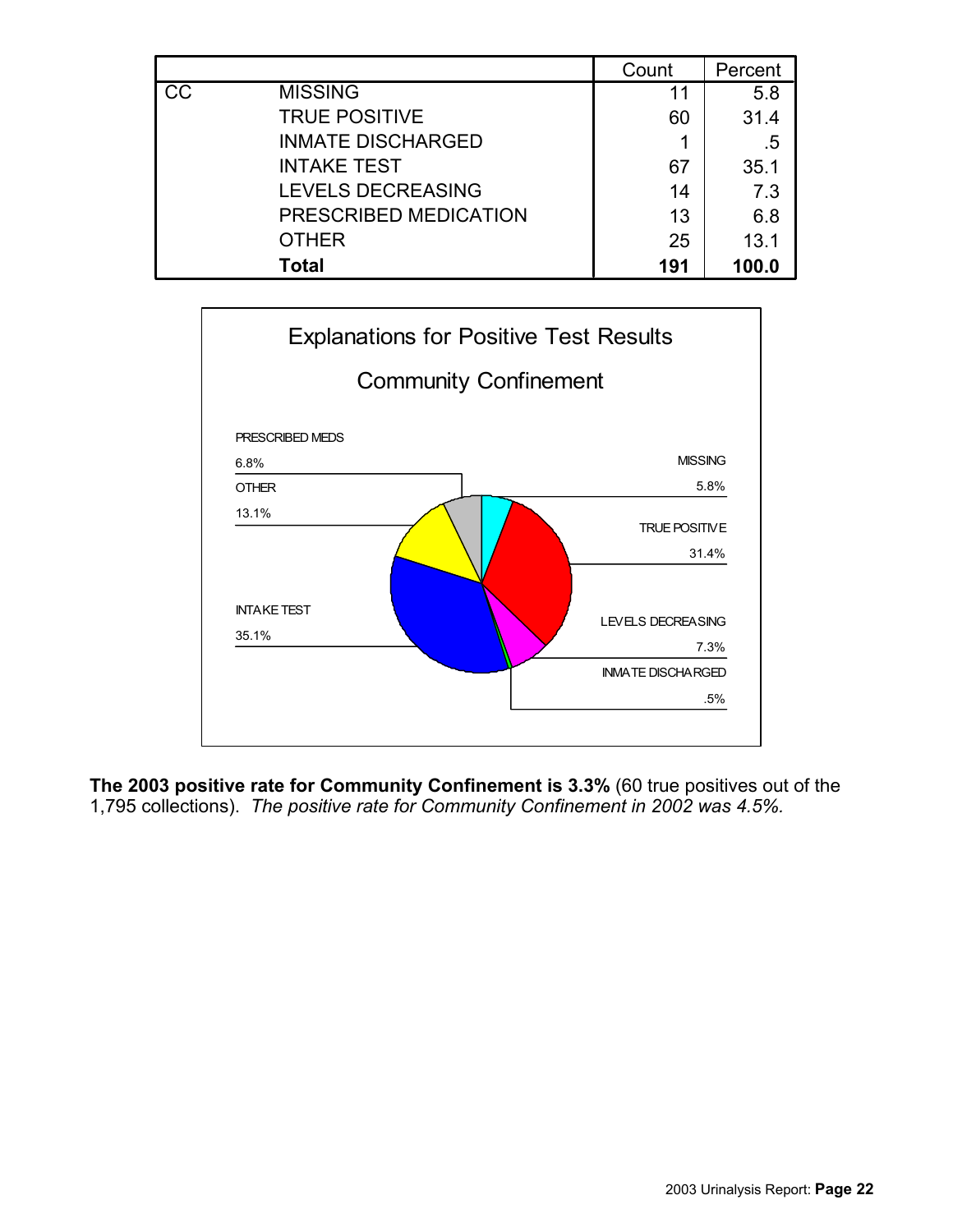### **WOMEN'S TRANSITIONAL HOUSING**

#### **A. Collections:**

The Women's Transitional Housing program collected a total of 73 specimens from a total of 34 inmates (this is 34 fewer collections than in 2002):

|     |               | Count | Percent |
|-----|---------------|-------|---------|
| мтн | <b>CAUSE</b>  |       | 5.5     |
|     | <b>RANDOM</b> | 69    | 94.5    |
|     | <b>Total</b>  | 73    | 100.0   |



#### **B. Positive Specimens:**

Of the 73 specimens collected, 1 specimen was confirmed positive. As a result, the inmate who provided this specimen was removed from the program and returned to a secure facility.